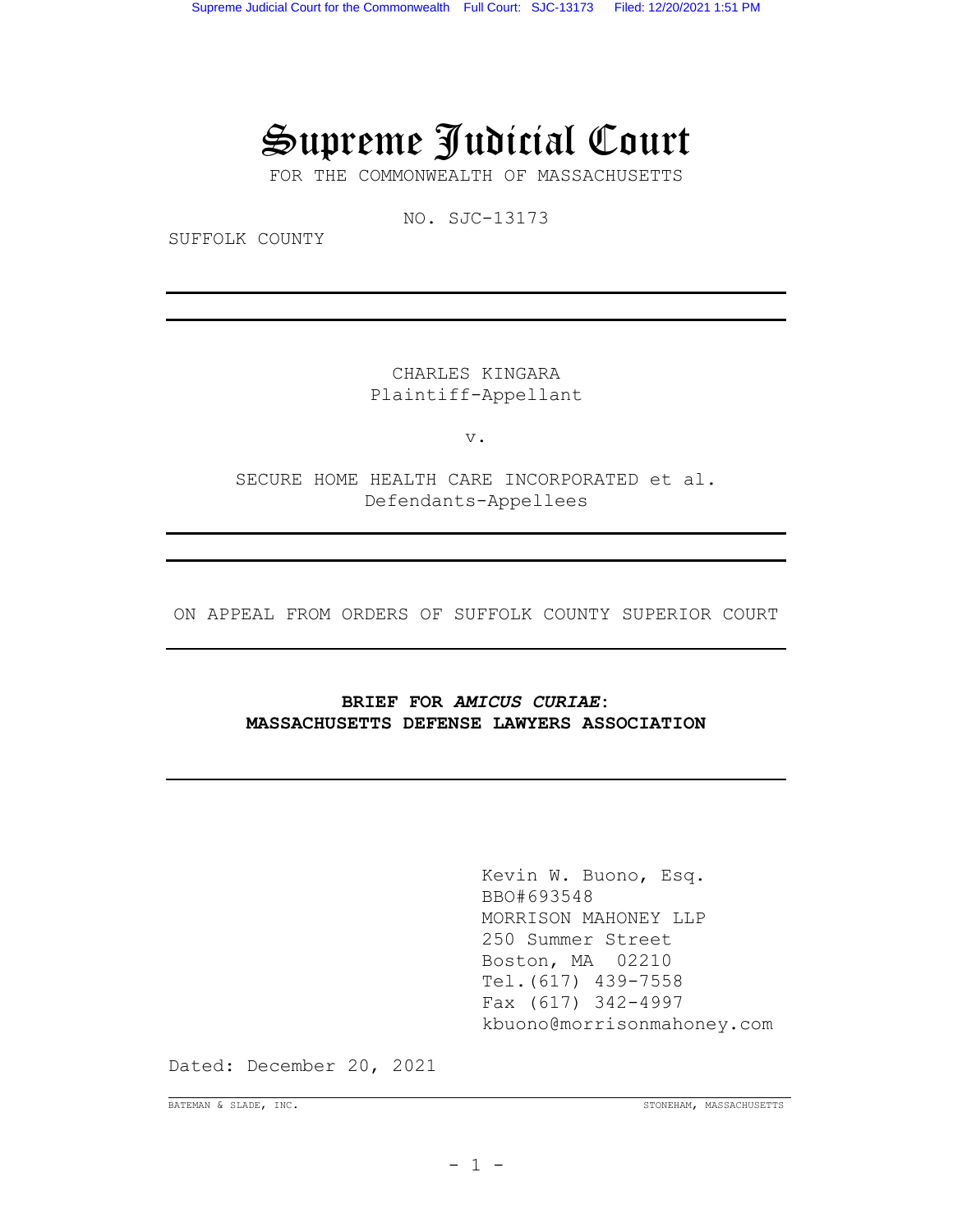# **TABLE OF CONTENTS**

|     | STATEMENT OF INTEREST OF AMICUS CURIAE9                                                                                                                                                                                                         |
|-----|-------------------------------------------------------------------------------------------------------------------------------------------------------------------------------------------------------------------------------------------------|
|     | DECLARATION PURSUANT TO MASS. R. A. P. $17(c)510$                                                                                                                                                                                               |
|     |                                                                                                                                                                                                                                                 |
|     | STATEMENT OF THE $CASE$ 11                                                                                                                                                                                                                      |
|     | STATEMENT OF THE FACTS11                                                                                                                                                                                                                        |
|     | SUMMARY OF ARGUMENT12                                                                                                                                                                                                                           |
|     |                                                                                                                                                                                                                                                 |
| Ι.  | PUTATIVE CLASS COUNSEL LACKS STANDING<br>AND AUTHORITY TO SEEK RELEIF UNDER RULE<br>23 IF THE SOLE NAMED PLAINTIFF DIES<br>PRIOR TO CLASS CERTIFICATION18                                                                                       |
|     | A.<br>Rule 23 requires court<br>certification to maintain a case<br>as a class action18                                                                                                                                                         |
|     | Putative class counsel does not<br>B.<br>represent putative class members<br>and cannot act on their behalf<br>unless and until the class is<br>certified23                                                                                     |
|     | Putative class counsel has no<br>$C$ .<br>authority to act on behalf of a<br>deceased class representative<br>until a qualifying individual is<br>substituted in the<br>representative's place, or a new<br>representative seeks to intervene30 |
| II. | THE TRIAL COURT DOES NOT HAVE THE POWER<br>TO ISSUE NOTICES TO POTENTIAL<br>PLAINTIFFS AND MAY ONLY ISSUE NOTICES<br>TO CLASS MEMBERS ONCE THE CLASS IS<br>$CERTIFIED.\dots.\dots.\dots.\dots.\dots.\dots.\dots.\dots.\ 32$                     |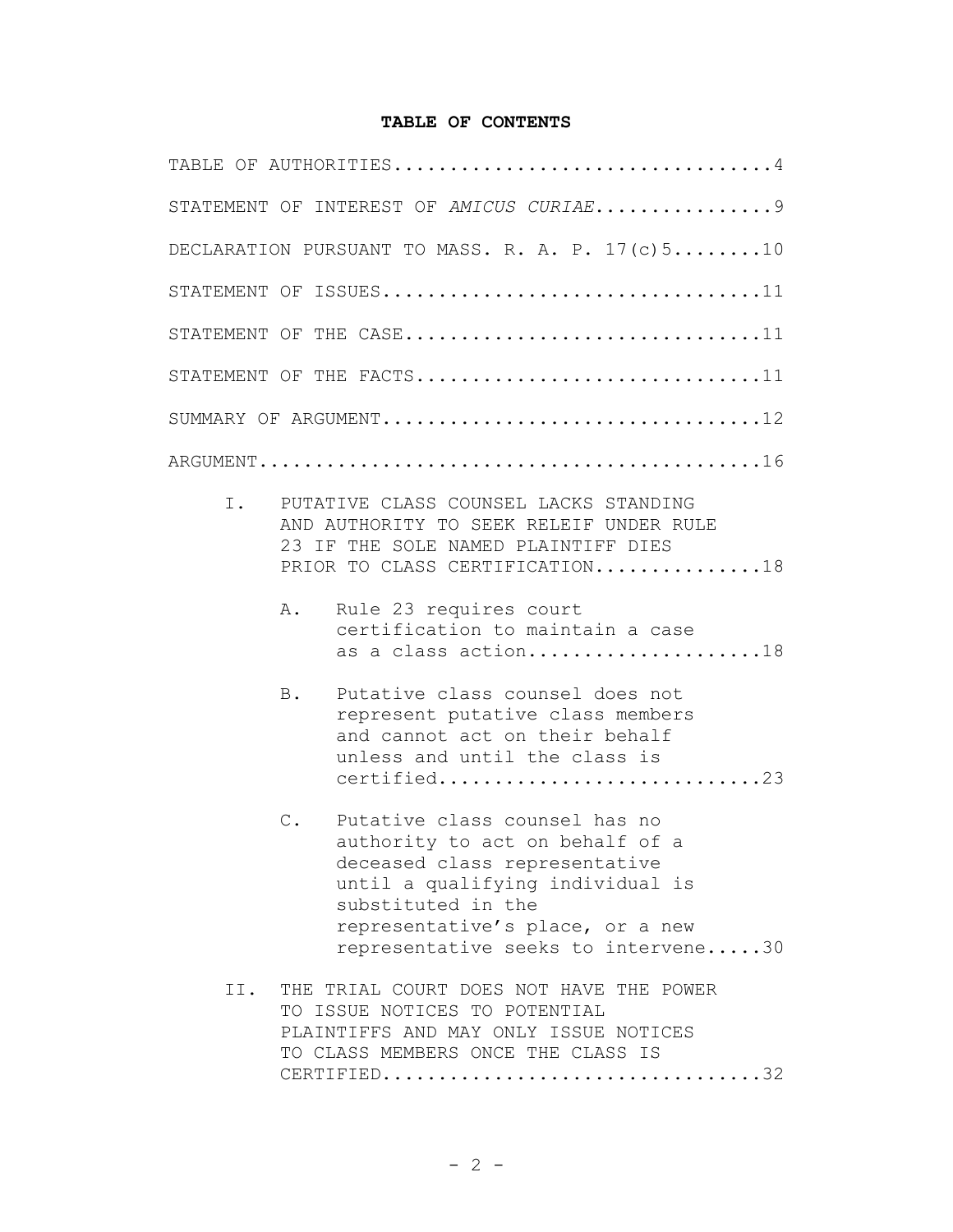|  | CERTIFICATE OF COMPLIANCE45 |
|--|-----------------------------|
|  | CERTIFICATE OF SERVICE46    |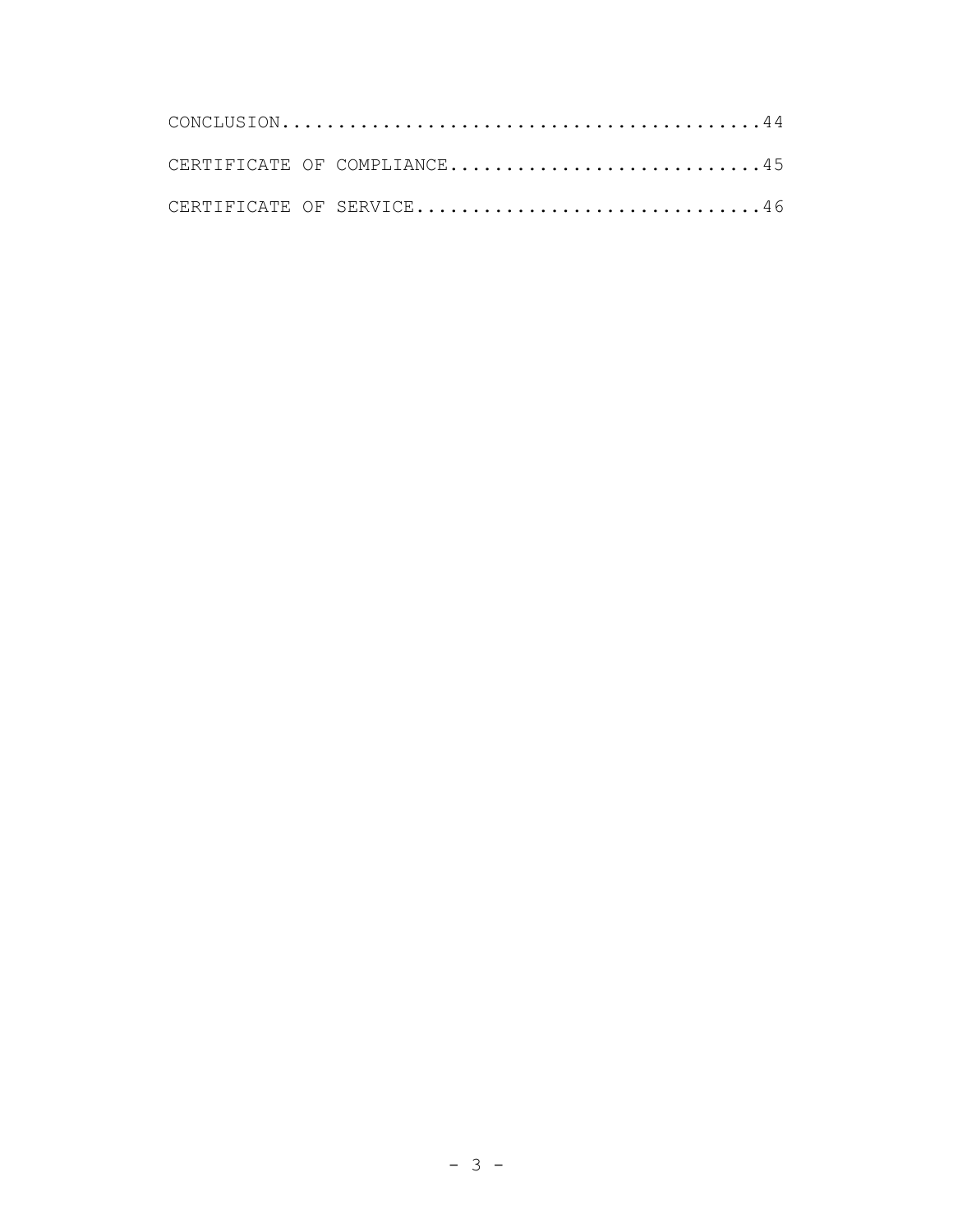# **TABLE OF AUTHORITIES**

#### **CASES:**

| American Pipe & Const. Co. v. Utah,<br>414 U.S. 538 $(1974)$ 35                       |
|---------------------------------------------------------------------------------------|
| Astro v. State,<br>2008 WL 4425590 (Haw. Ct. App. 2008)31                             |
| Baldassari v. Pub. Fin. Tr.,                                                          |
| Balschmiter v. TD Auto Fin. LLC,<br>2015 WL 2451853 (E.D. Wis. 2015)40-41, 43, 44     |
| Bentkowski v. Marfuerza Compania Maritima, S. A.,<br>70 F.R.D. 401 (E.D. Pa. 1976) 37 |
| Brophy v. School Committee of Worcester,<br>6 Mass. App. Ct. 731 (1978)19, 21         |
| Carpenter v. Suffolk Franklin Sav. Bank,<br>370 Mass. 314 (1976) 20                   |
| Chambers v. RDI Logistics, Inc.,<br>476 Mass. 95 (2016) 19                            |
| China Agritech, Inc. v. Resh,<br>138 S. Ct. 1800 (2018)42                             |
| Cohen v. State St. Bank & Tr. Co.,<br>73 Mass. App. Ct. 1106 (2008)31                 |
| Daisy Mountain Fire Dist. v. Microsoft Corp.,<br>547 F. Supp. 2d 475 (D. Md. 2008) 43 |
| Deposit Guaranty Nat. Bank, Jackson, Miss. v. Roper,<br>445 U.S. 326 (1980)27         |
| Dondore v. NGK Metals Corp.,<br>$152$ F. Supp. 2d 662 (E.D. Pa. 2001)26               |
| Elias v. National Car Rental Sys. Inc.,<br>59 F.R.D. 276 (D. Minn. 1973)39            |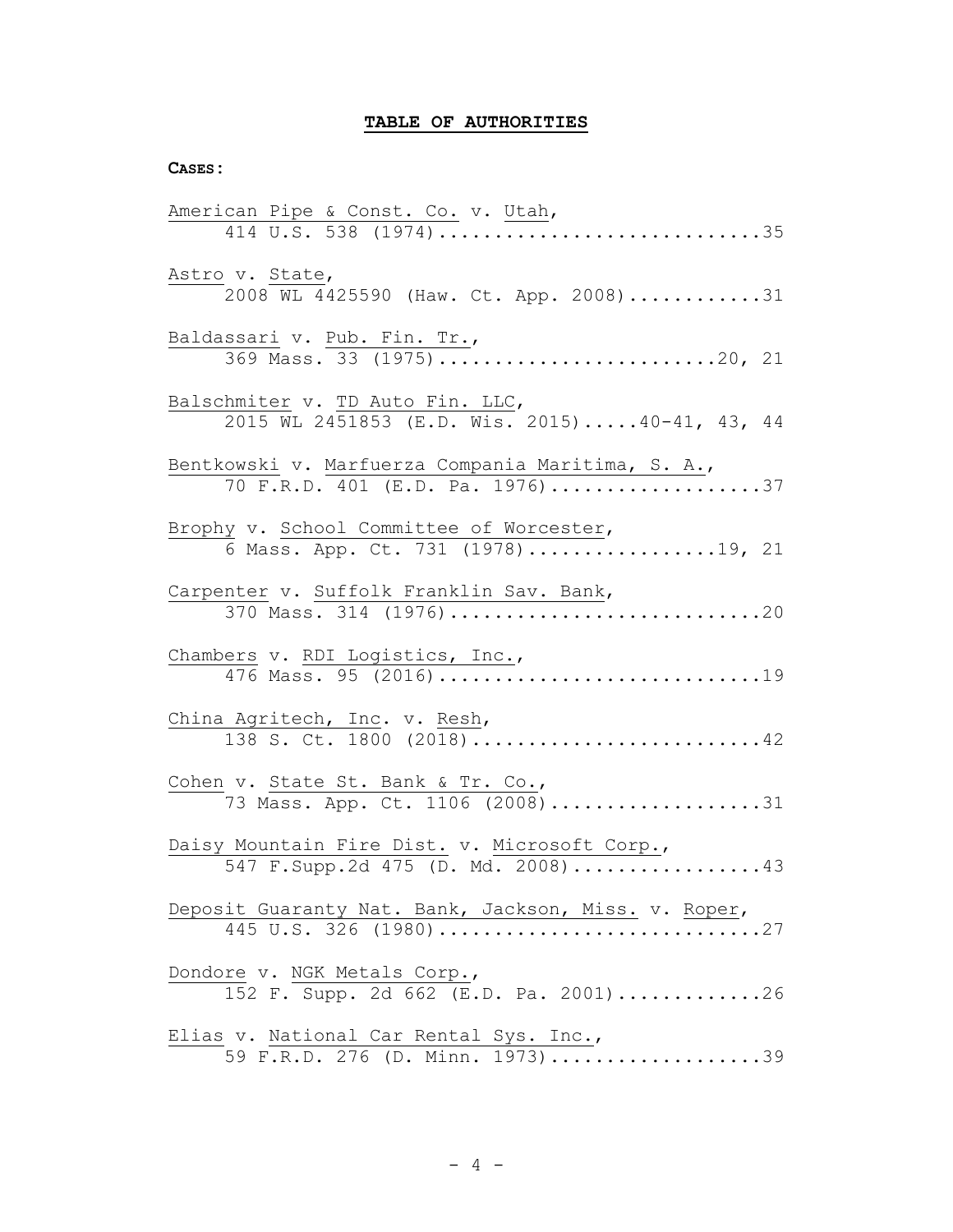| Federal Ins. Co. v. Ronan,                                                                                            |
|-----------------------------------------------------------------------------------------------------------------------|
| 407 Mass. 921 (1990)31                                                                                                |
| Flanigan v. Am. Fin. Sys. of Georgia, Inc.,<br>72 F.R.D. 563 (M.D. Ga. 1976)40                                        |
| Fletcher v. Cape Cod Gas Co.,<br>394 Mass. 595 (1985)22                                                               |
| Foster v. Comm'r of Correction,<br>484 Mass. 698 (2020)20, 22                                                         |
| Fulco v. Cont'l Cablevision, Inc.,<br>789 F. Supp. 45 (D. Mass. 1992)28                                               |
| Gammella v. P.F. Chang's China Bistro, Inc.,<br>482 Mass. 1 (2019) 22                                                 |
| Greenfield v. Villager Indus., Inc.,<br>483 F.2d 824 (3d Cir. 1973)24                                                 |
| Griffith v. Javitch, Block & Rathbone, LLP,<br>241 F.R.D. 600 (S.D. Ohio 2007)43                                      |
| Gutierrez v. Johnson & Johnson,<br>2003 WL 26477887 (D.N.J. 2003)26                                                   |
| Hammond v. City of Junction City, Kansas,<br>167 F. Supp. 2d 1271 (D. Kan. 2001)28                                    |
| Henry v. Bozzuto Mgmt. Co.,<br>98 Mass. App. Ct. 690 (2020)21                                                         |
| Impervious Paint Indus., Inc. v. Ashland Oil,<br>508 F. Supp. 720 (W.D. Ky. 1981)26                                   |
| In re Cox Enterprises, Inc. Set-top Cable<br>Television Box Antitrust Litigation,<br>835 F.3d 1195 (10th Cir. 2016)28 |
| In re Fine Paper Litigation State of Wash.,<br>632 F.2d 1081 (3d Cir. 1980)27                                         |
| In re Wells Fargo Wage and Hour Employment<br>Practice Litigation,<br>2014 WL 1882642 (S.D. Tex. 2014)28              |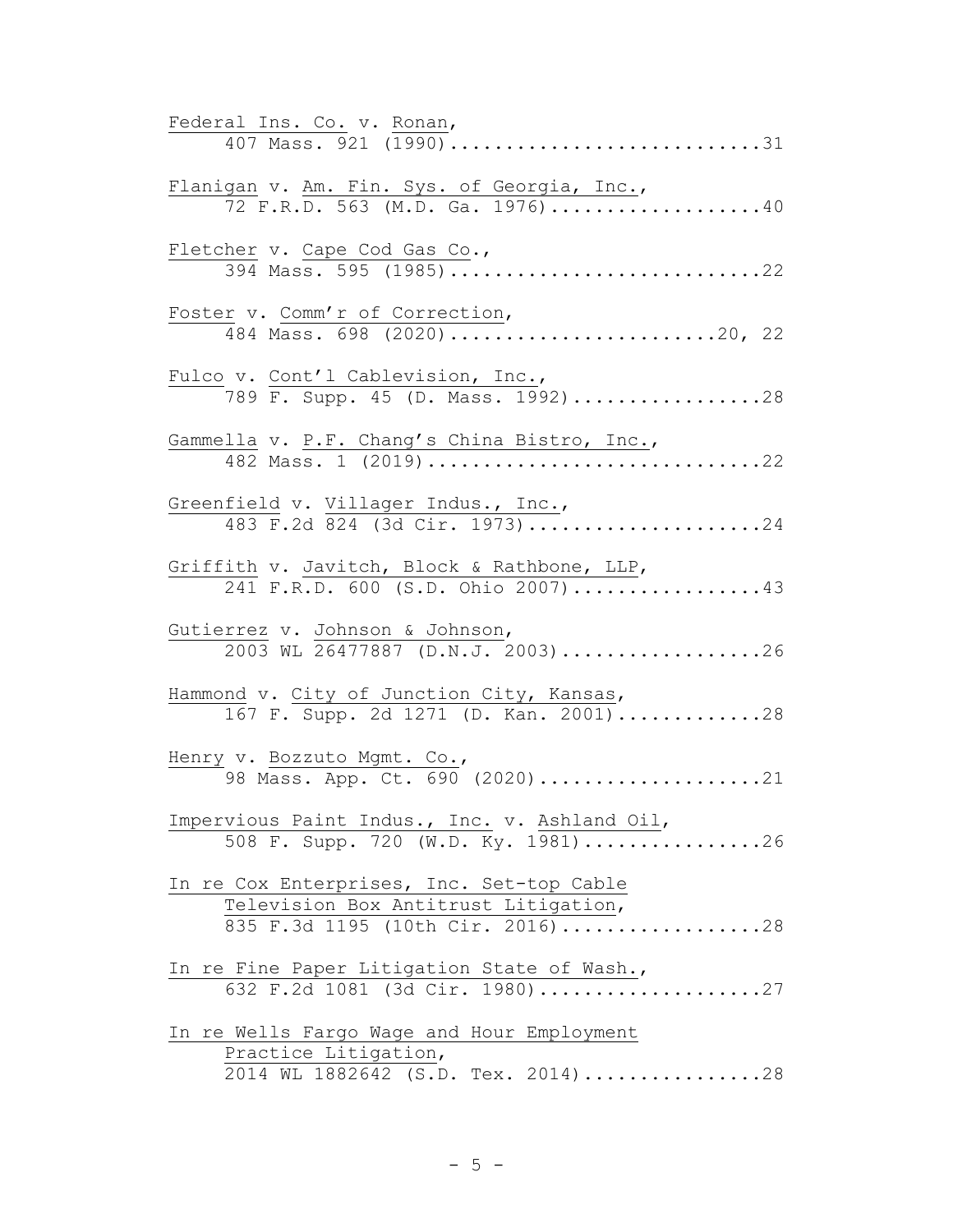| In re Williams-Sonoma, Inc.,<br>947 F.3d 535 (9th Cir. 2020)25                                                                    |
|-----------------------------------------------------------------------------------------------------------------------------------|
| In re: 2016 Primary Election,<br>836 F.3d 584 (6th Cir. 2016)31                                                                   |
| Juris v. Inamed Corp.,<br>685 $\overline{F.3d}$ 1294 (11th Cir. 2012)30                                                           |
| Kinney Shoe Corp. v. Vorhes,<br>564 F.2d 859 (9th Cir. 1977)37                                                                    |
| Kwaak v. Pfizer, Inc.,<br>71 Mass. App. Ct. 293 (2008)21                                                                          |
| Layes v. RHP Properties, Inc.,<br>95 Mass. App. Ct. 804 (2019)21                                                                  |
| Lewis v. Bloomsburg Mills, Inc.,<br>21 Fed. R. Serv. 2d 748 (D.S.C. 1976)40                                                       |
| Longval v. Commissioner of Correction,<br>448 Mass. 412 (2007)19                                                                  |
| Marian Bank v. Elec. Payment Servs., Inc.,<br>1999 WL 151872 (D. Del. 1999)39, 40, 44                                             |
| Massachusetts Gen. Hosp. v. Rate Setting Comm'n,                                                                                  |
| Motta v. Schmidt Mfg. Corp.,<br>41 Mass. App. Ct. 785 (1996)32                                                                    |
| Pan Am. World Airways, Inc. v. U.S. Dist. Ct. for<br>Cent. Dist. of California,<br>523 F.2d 1073 (9th Cir. 1975)35-36, 37, 38, 39 |
| Robinson v. First Nat. City Bank,<br>482 F. Supp. 92 $(S.D.N.Y. 1979)$ 43                                                         |
| Salvas v. Wal-Mart Stores, Inc.,<br>452 Mass. 337 (2008)19                                                                        |
| Sanft v. Winnebago Indus., Inc.,<br>216 F.R.D. 453 (N.D. Iowa 2003)43-44                                                          |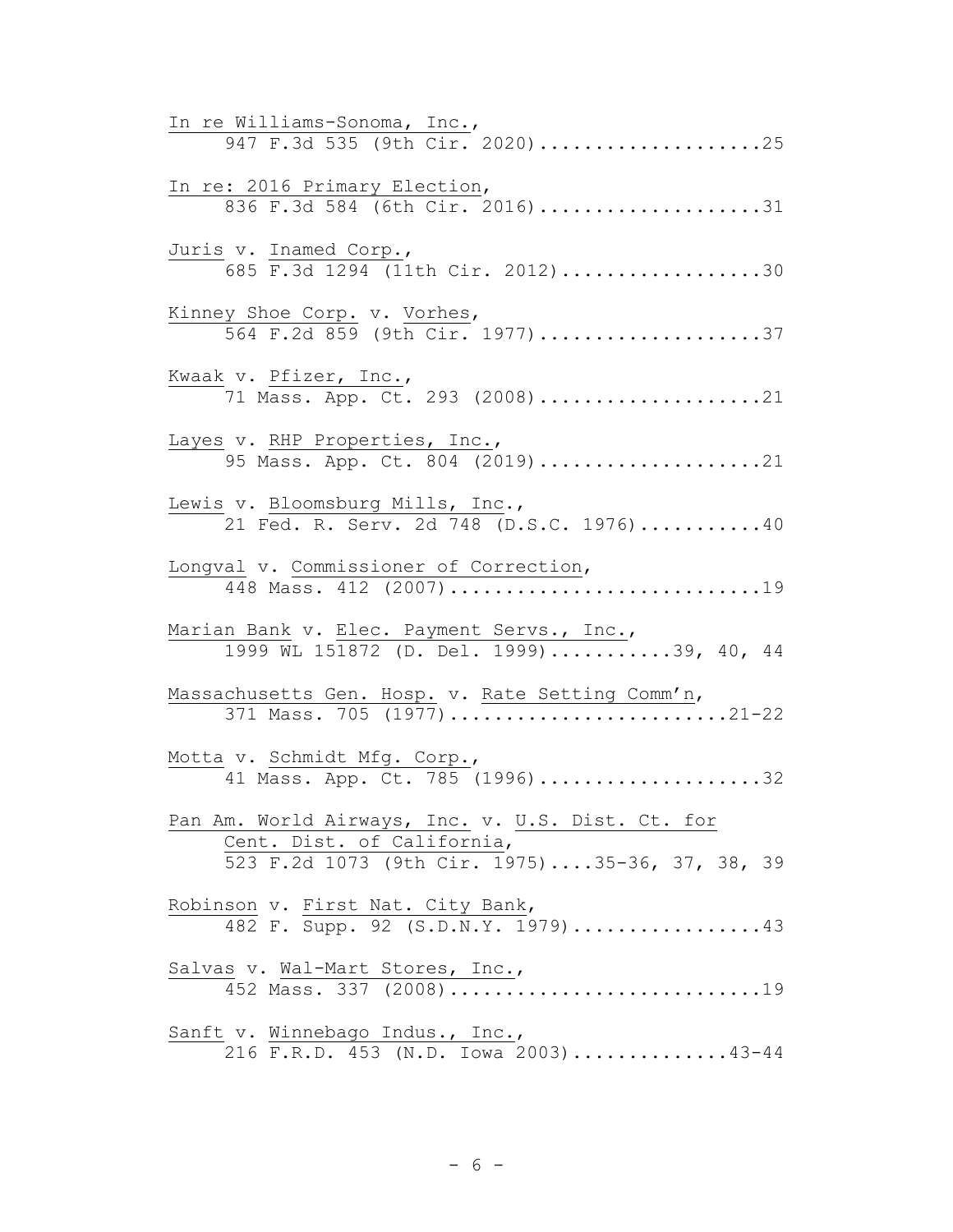| Sch. Comm. of Brockton v. Massachusetts Comm'n                                   |
|----------------------------------------------------------------------------------|
| Against Discrimination,<br>423 Mass. 7 (1996) 21                                 |
|                                                                                  |
| Schick v. Berg,                                                                  |
| 2004 WL 856298 (S.D.N.Y. Apr. 20, 2004),<br>aff'd, 430 F.3d 112 (2d Cir. 2005)25 |
|                                                                                  |
| Shibetti v. Z Rest., Diner & Lounge, Inc.,                                       |
| 2021 WL 1738315 (E.D.N.Y. 2021)28                                                |
| Sniffin v. Prudential Ins. Co. of Am.,                                           |
| 11 Mass. App. Ct. 714 (1981)22                                                   |
| Spence v. Reeder,                                                                |
| 382 Mass. 398 (1981) 19, 24                                                      |
| Tam v. Fed. Mgmt. Co.,                                                           |
| 2016 WL 7664718 (Mass. Super.                                                    |
| Dec. 1, 2016)37-38                                                               |
| Vallone v. CNA Financial Corp.,                                                  |
| 2002 WL 1726524 (N.D. Ill. 2002)28                                               |
|                                                                                  |
| Velez v. Novartis Pharm. Corp.,<br>2010 WL 339098 (S.D.N.Y. 2010)28              |
|                                                                                  |
| Weld v. Glaxo Wellcome Inc.,                                                     |
|                                                                                  |
| <b>RULES</b>                                                                     |
|                                                                                  |
|                                                                                  |
| Mass. R. A. P. 17(c) 10                                                          |
| Mass. R. Civ. P. 12(f), 15(b), 15(d), and 52(b) 33                               |
|                                                                                  |

|  |  | Mass. R. A. P. 17(c) 10                                       |  |  |  |
|--|--|---------------------------------------------------------------|--|--|--|
|  |  | Mass. R. Civ. P. $12(f)$ , $15(b)$ , $15(d)$ , and $52(b)$ 33 |  |  |  |
|  |  |                                                               |  |  |  |
|  |  |                                                               |  |  |  |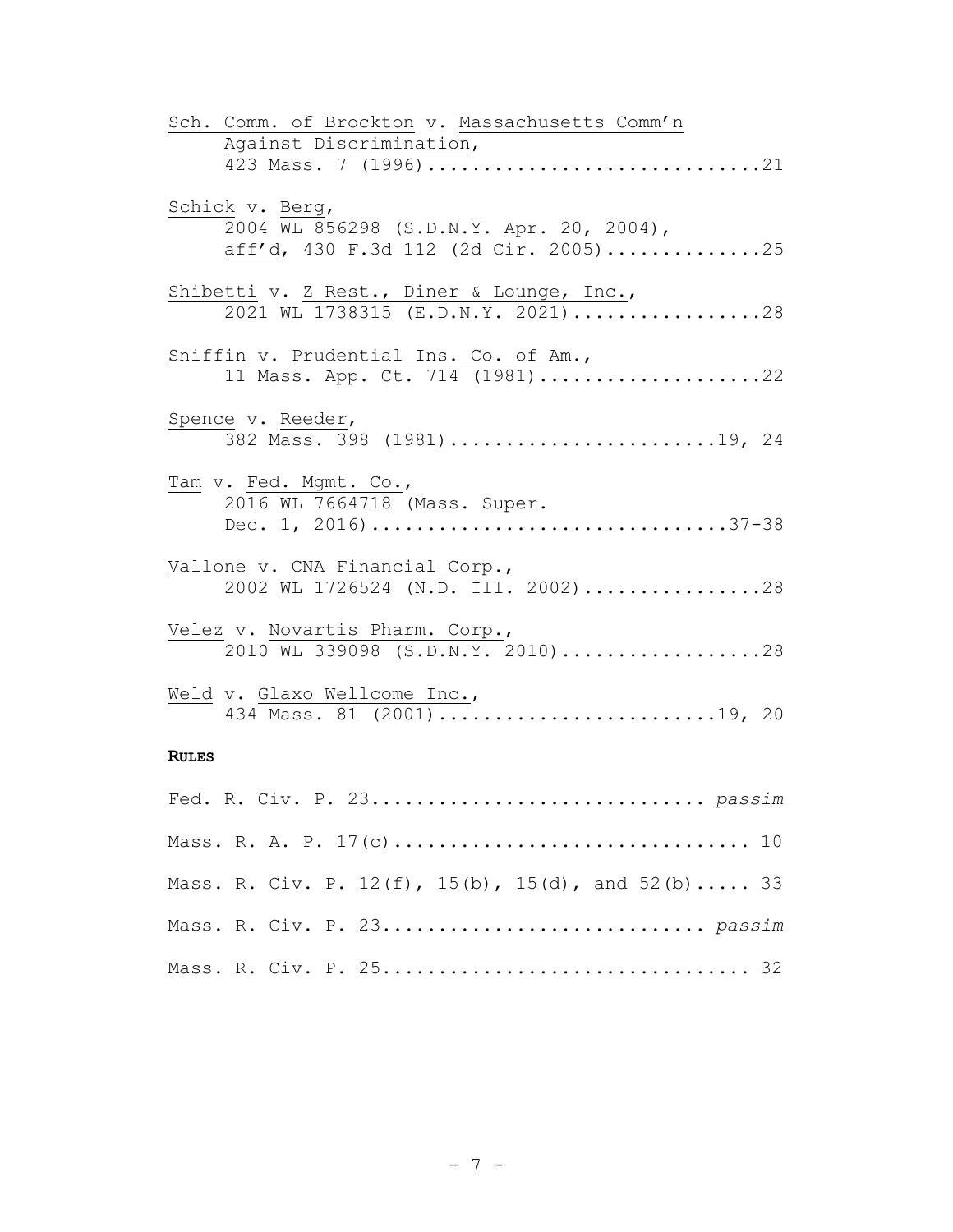# **OTHER AUTHORITIES:**

| 3 NEWBERG ON CLASS ACTIONS, § 9:6 (5th ed.)  25, 26                                                                                                                              |  |
|----------------------------------------------------------------------------------------------------------------------------------------------------------------------------------|--|
| 6A FED. PROC., L. Ed. § 12:370 43                                                                                                                                                |  |
| 7B WRIGHT & MILLER, SS 1786, 1788  14                                                                                                                                            |  |
| ABA COMM. ON ETHICS & PROF'L RESPONSIBILITY, FOrmal Op.                                                                                                                          |  |
| Debra Lyn Bassett, Pre-Certification<br>Communication Ethics in Class Actions, 36<br>Ga. L. Rev. 353 14                                                                          |  |
| Felix Frankfurter, A Note on Advisory Opinions,<br>37 Harv. L. Rev. 1002 (1924) 31                                                                                               |  |
| Manual for Complex Litigation (Second),                                                                                                                                          |  |
| Restatement (Third) of the Law Governing Lawyers,                                                                                                                                |  |
| Erica W. Rutner, Corey K. Brady, Heads Plaintiffs<br>Win, Tails Defendants Lose: The Asymmetrical<br>Reality of Serial Class Action Relitigation,<br>38 Rev. Litig. 69 (2018) 14 |  |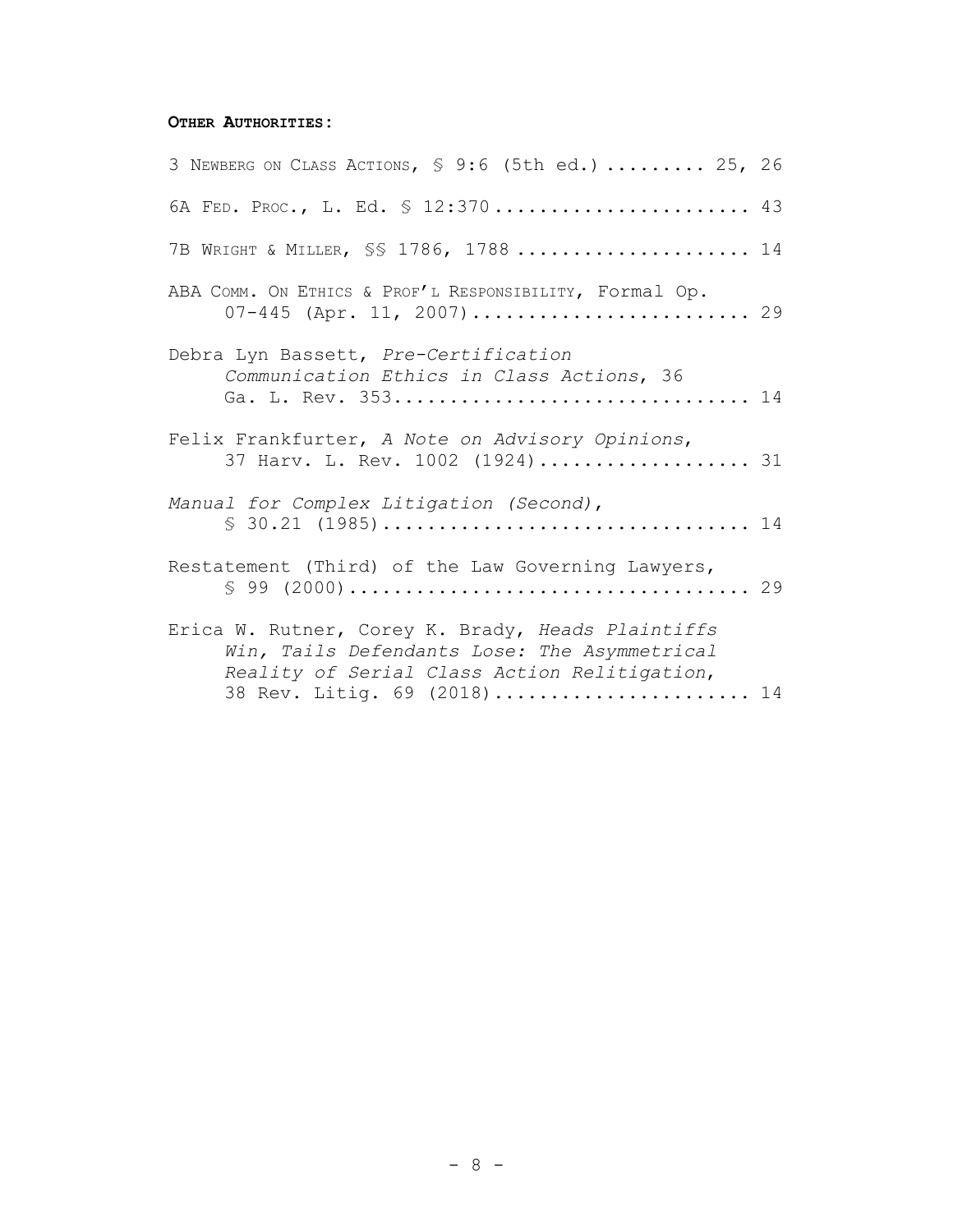#### **STATEMENT OF INTEREST OF** *AMICUS CURIAE*

The Massachusetts Defense Lawyers Association ("MassDLA"), *amicus curiae*, is a voluntary, nonprofit, statewide professional association of trial lawyers who defend corporations, individuals and insurance companies in civil lawsuits. Members of the MassDLA do not include attorneys who, for the most part, represent claimants in personal injury litigation. The purpose of the MassDLA is to improve the administration of justice, legal education and professional standards, and to promote collegiality and civility among members of the Bar. To promote its objectives, the MassDLA participates as *amicus curiae* in cases raising issues of importance to its members, their clients, and the judicial system. The MassDLA believes that this is such a case and that its perspective can assist the Court in resolving the important issues raised by this appeal.

- 9 -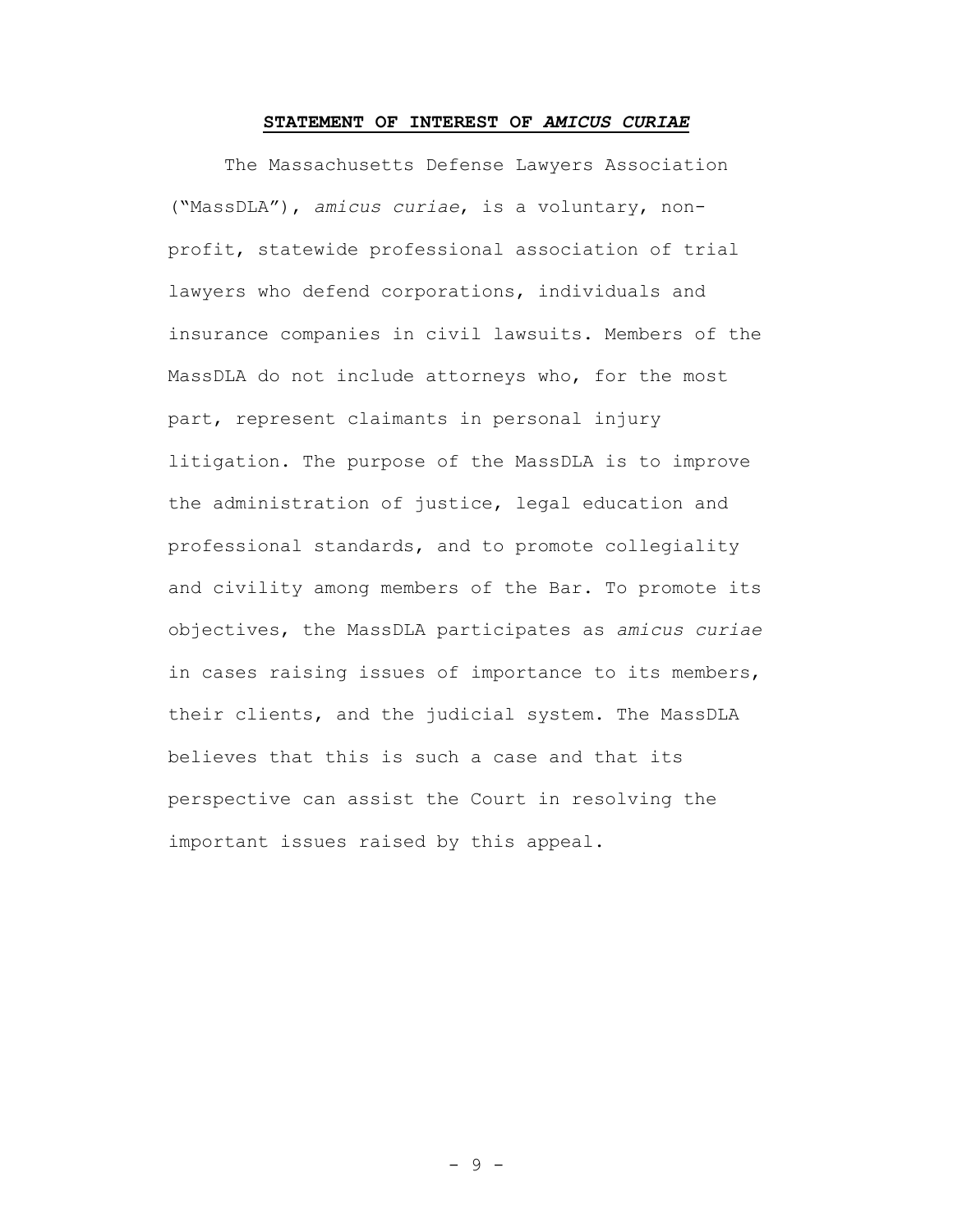# **DECLARATION PURSUANT TO MASS. R. A. P. 17(c)5**

Pursuant to Massachusetts Rule of Appellate Procedure 17(c)5, the *amicus curiae* hereby declares the following:

- a. This brief was not authored in whole or in part by any party;
- b. The preparation or submission of this brief was not funded by any party;
- c. No other person or entity, other than the *amicus curiae*, contributed money intended to fund the preparation or submission of this brief;
- d. The *amicus curiae* does not represent and has not represented any of the parties to the present appeal in another proceeding involving similar issues, nor was the *amicus curiae* a party or represented a party in a proceeding or legal transaction that is at issue in the present appeal.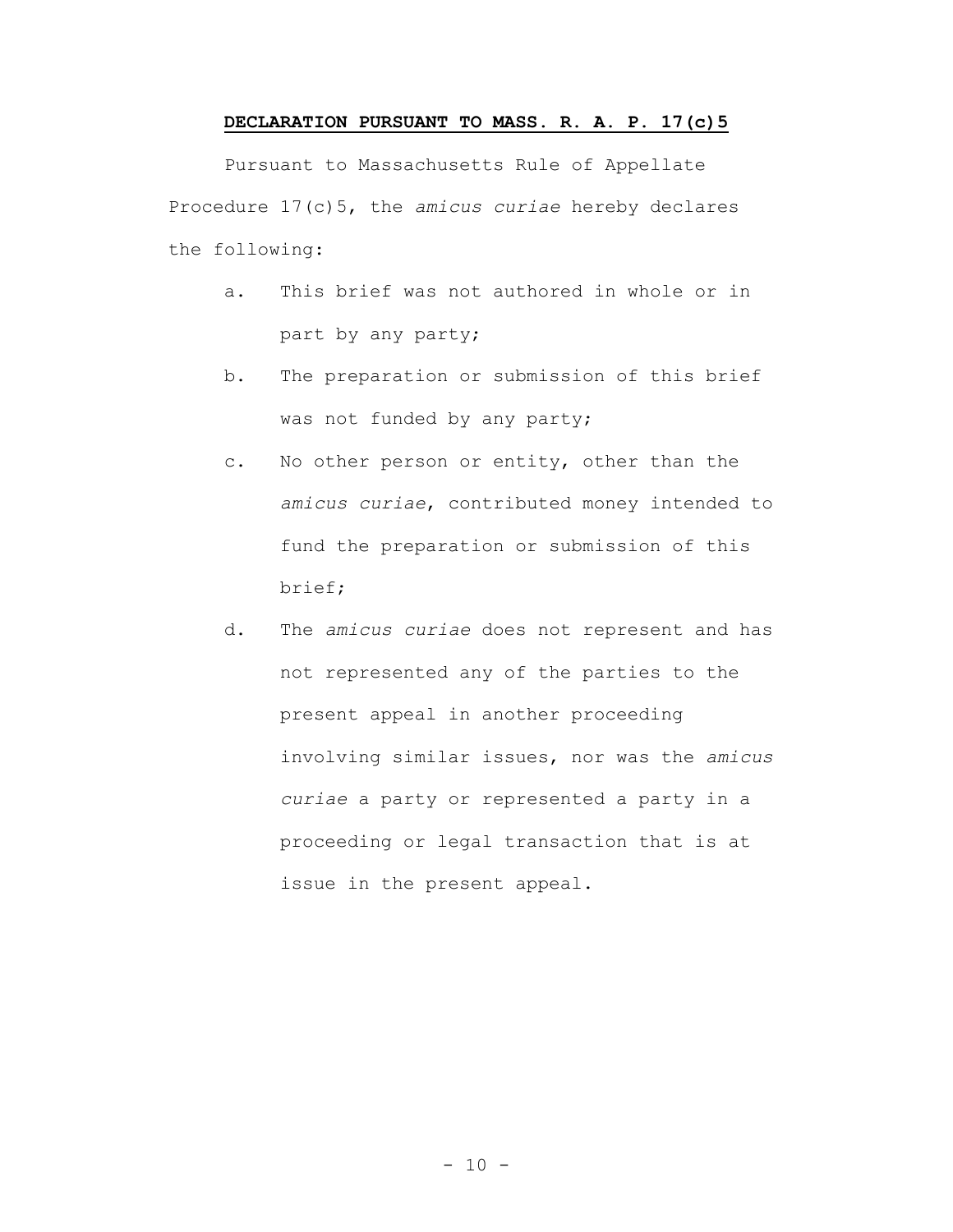#### **STATEMENT OF ISSUES**

- 1. Whether the attorney for a deceased plaintiff in a putative class action has authority to act on the deceased plaintiff's behalf prior to class certification, and before any motion to certify a class has been filed, and without any motion by the deceased plaintiff's legal representative to substitute as a party to the putative class action.
- 2. If the attorney for a deceased plaintiff in a putative class action lacks such authority, whether a Superior Court judge has power to order, *sua sponte*, notice to the putative class members under Mass. R. Civ. P. 23(d).

#### **STATEMENT OF THE CASE**

The MassDLA, as *amicus curiae*, adopts the parties' statement of the case regarding the prior proceedings.

#### **STATEMENT OF THE FACTS**

The MassDLA, as *amicus curiae*, takes no view regarding the facts of the case on appeal, which do not appear to be in dispute, and devotes this brief to the questions posed in the Court's announcement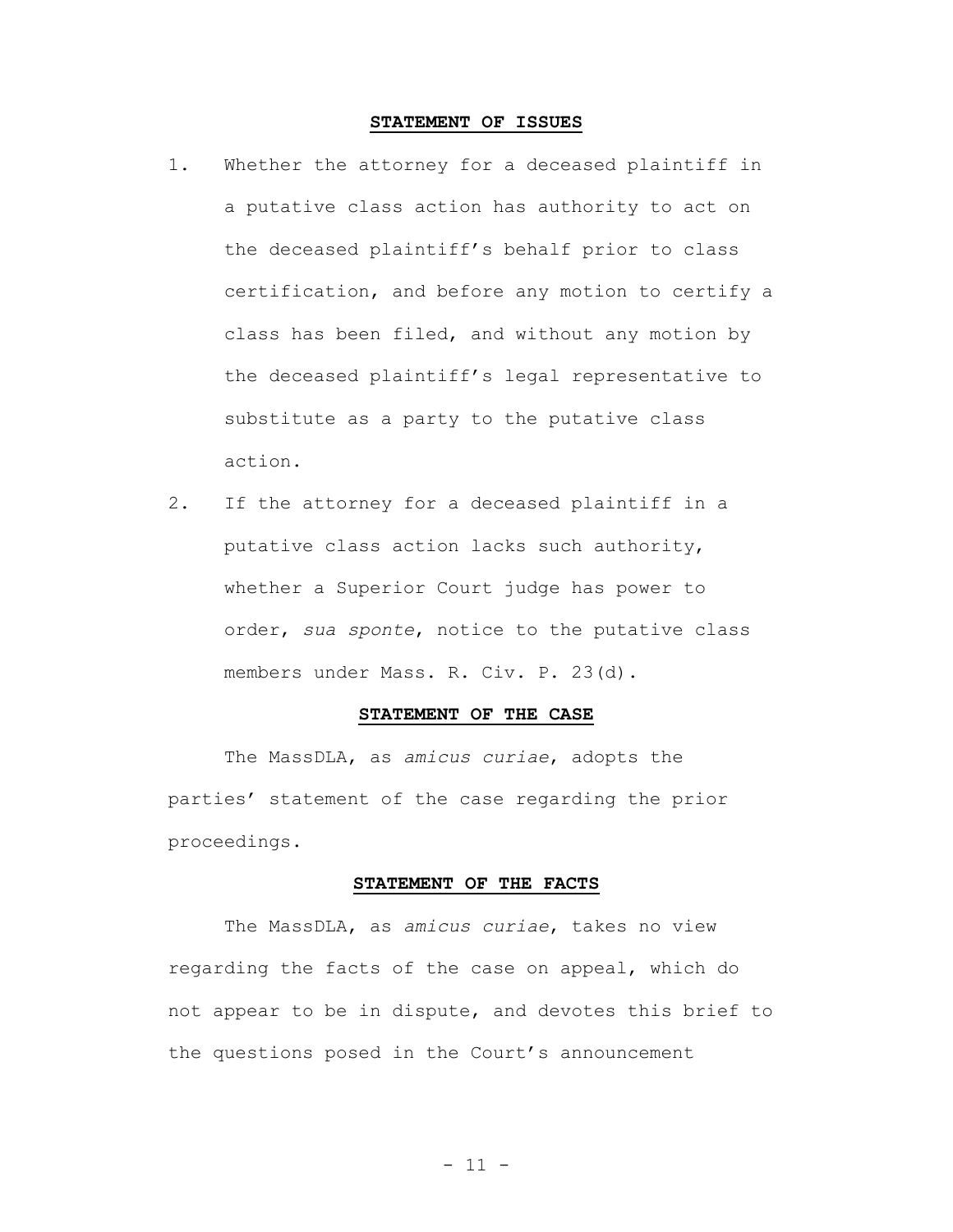soliciting *amicus* briefs, under the factual circumstances described therein.

### **SUMMARY OF ARGUMENT**

This brief is informed by the *amicus curiae*'s sensitivity to the potential disruption to the fair, orderly, and sequential disposition of class action cases that would follow adoption of any of the proposals advanced by the appellant's lawyers in this appeal. At bottom, they propose that, in the Commonwealth of Massachusetts, lawyers who file actions merely *pled* as putative class actions under Mass. R. Civ. P. 23 should be permitted to act on behalf of all members of the putative class before that class is certified. They further propose that even if attorneys lack the ability to act on behalf of anyone but the putative class representative prior to certification, trial courts are empowered, on their own motion and prior to certification, to issue notices to non-litigant *putative* class members for the purpose of inviting them to intervene in the action. These propositions collide with the very purpose of Rule 23's requirement that putative classes ultimately be "certified" by the court sometime prior to final adjudication of the merits. See pp. 18-23, infra.

 $- 12 -$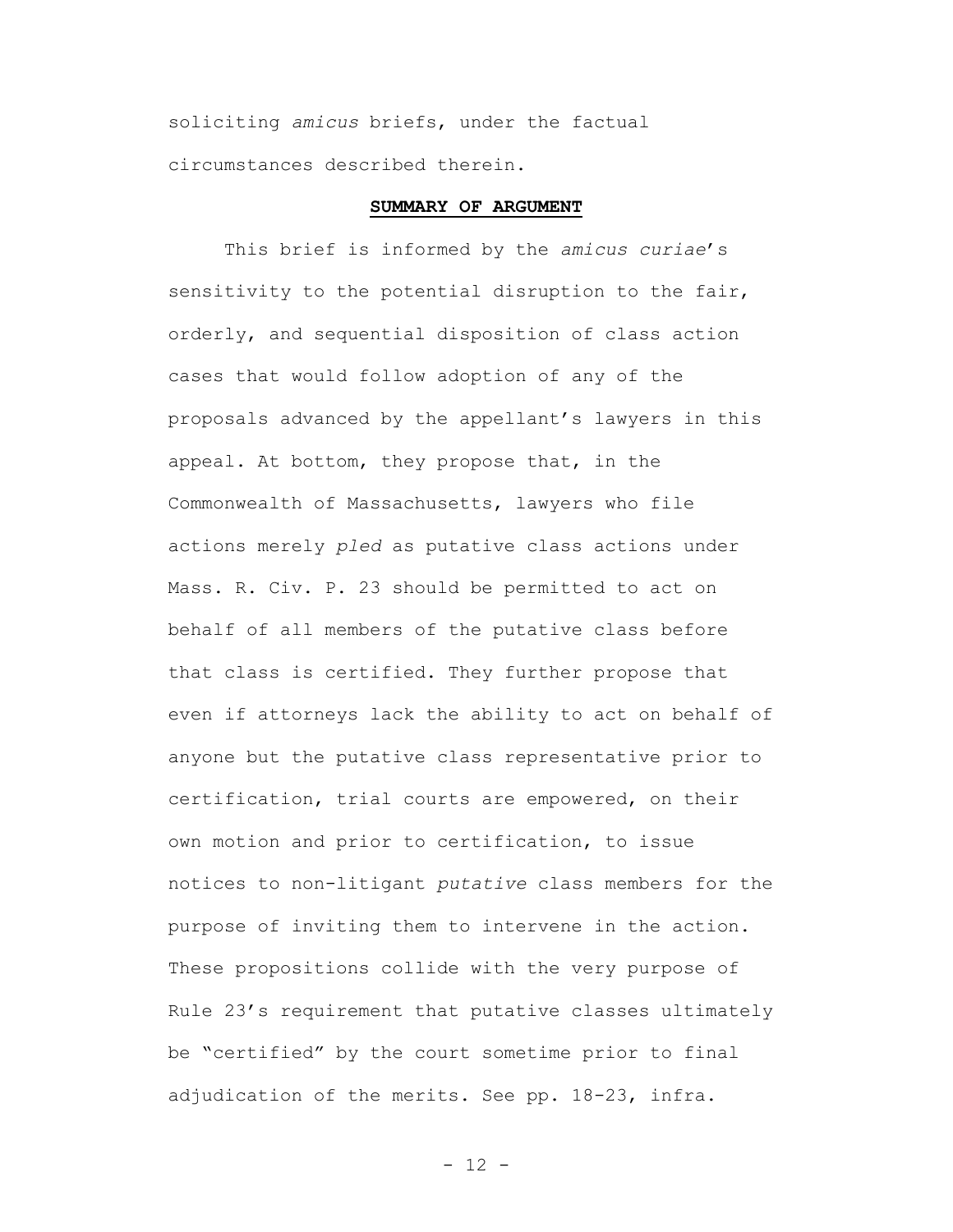Certification is the seminal event in the life of a putative class action. It is the moment when the "putative" moniker is dissolved, and the case becomes a true class action under the rule. It is the moment when the named plaintiff ceases *purporting* to represent all members of the class, and starts actually doing so upon formal appointment by a judge. The hallmark of certification carries the same weight for class counsel. Prior to certification, attorneys who represent named-plaintiffs in cases *pled* as class actions have no other clients but those very namedplaintiffs. *After* certification, they assume an attorney-client relationship with every member of the class. Additional protections which accrue upon certification include a prohibition on the settlement or dismissal of the case without court approval, to protect the rights and interests of absent members.

Once a class is certified, Rule 23(d) permits trial courts to issue notice to absent members of the class to advise them of "the pendency of the action, of a proposed settlement, of entry of judgment, or of any other proceedings in the action[.]" The trial court's power to issue notices to class members is "designed to afford protection to absent members of

- 13 -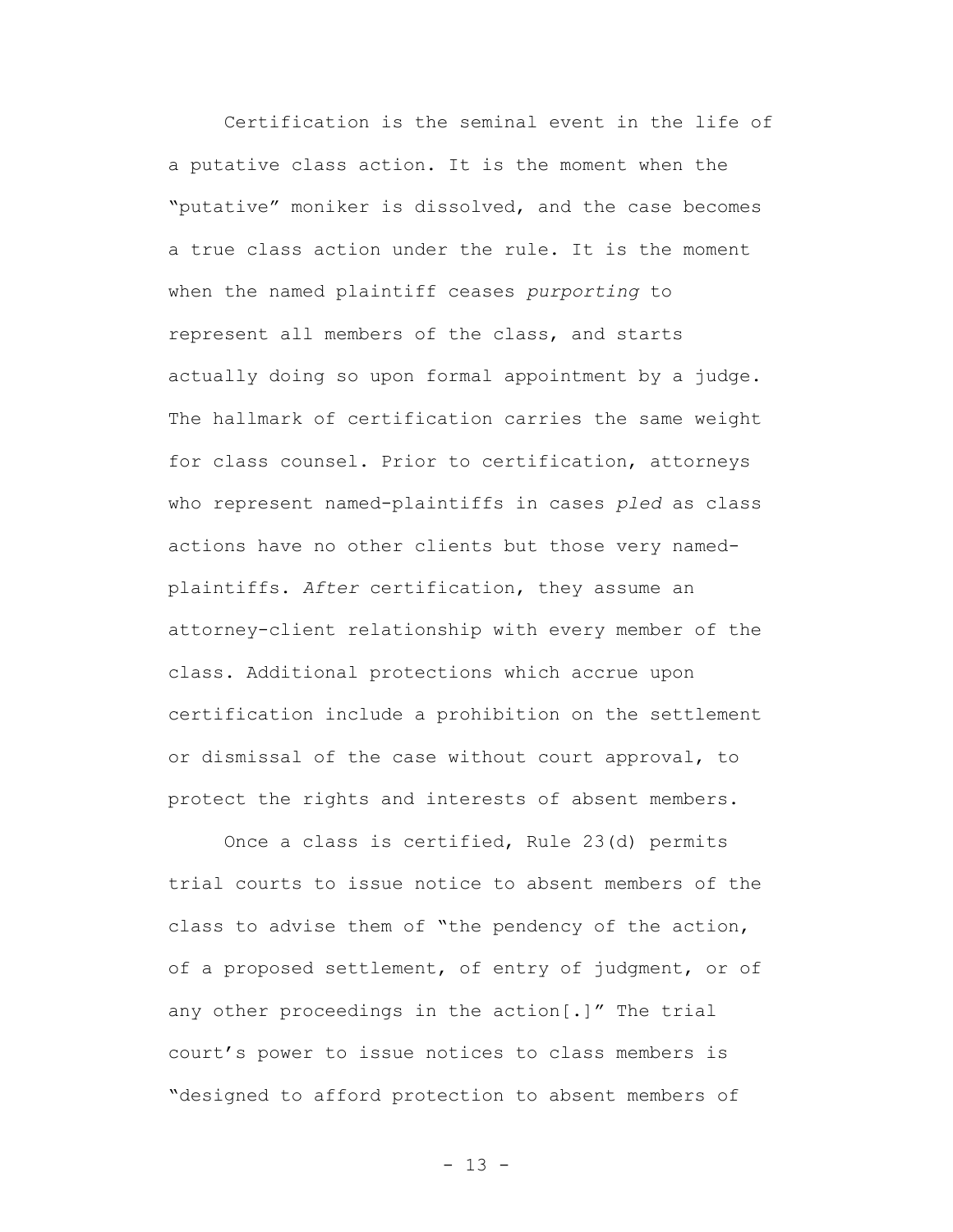the class[,]" not *putative* class members. See infra, pp. 30-32.

In this appeal, the appellant's attorneys have asked the court to sanction, for the first time, the use of Rule 23's notice provision (sua sponte, or upon motion of putative class counsel) to issue a precertification clarion call to non-litigants to solicit their intervention in the case. Whether the text of Rule 23, our precedents, or the interests of justice permit such a use of the notice provision is an issue of first impression in the Commonwealth, but courts and commentators interpreting the concomitant federal class action rule agree that the earliest juncture that a court can or should invoke its Rule 23 notice powers is upon or subsequent to certification, or, in rare cases, to report that certification has been denied. See Debra Lyn Bassett, *Pre-Certification Communication Ethics in Class Actions*, 36 GA. L. REV. 353, 410 & n. 61 (2002), citing 7B WRIGHT & MILLER, §§ 1786 and 1788 (collecting cases); *Manual for Complex Litigation (Second)*, § 30.21 (1985). *Cf*. Erica W. Rutner, Corey K. Brady, *Heads Plaintiffs Win, Tails Defendants Lose: The Asymmetrical Reality of Serial Class Action Relitigation*, 38 REV. LITIG. 69, 89 (2018)

- 14 -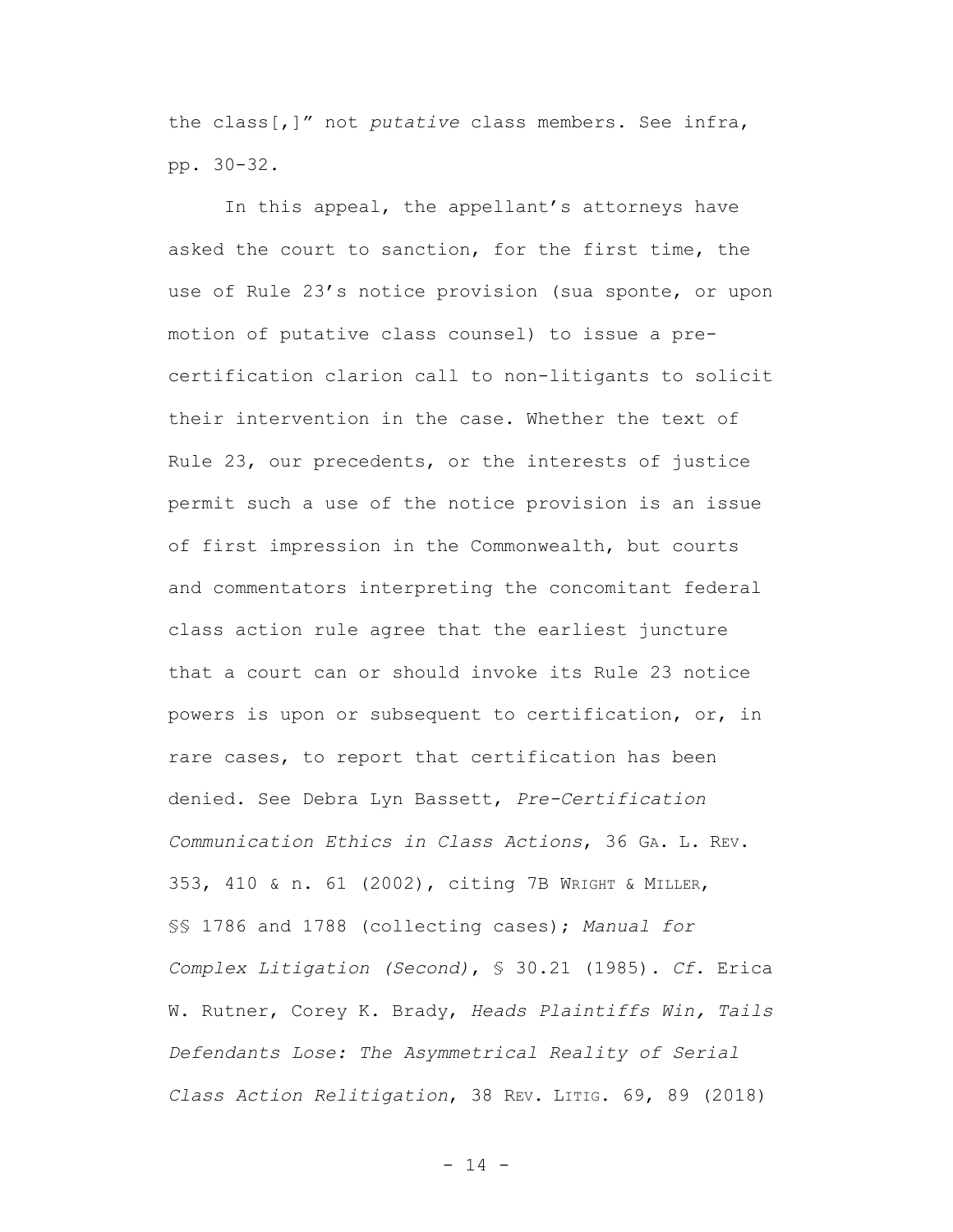(advocating for revision of Fed. R. Civ. P. 23 to permit notices to putative class members prior to certification). See infra, pp. 32-44.

The MassDLA respectfully submits that the overwhelming body of authority——from the text of Rule 23, to the Advisory Committee Notes thereto, our state precedents interpreting the rule, and the overwhelming body of cases interpreting Fed. R. Civ. P. 23——require the court to decline class counsel's invitation in this appeal to blur the presently bright-line distinction now provided by formal class certification and reverse the trial court's decision allowing class counsel's plaintiff-less motion for notice to issue to non-litigants inviting them to intervene in the action. As reasons therefore, the *amicus curiae* states that: (1) counsel in a putative class action cannot not act on behalf of absent class members until the class is certified, and cannot act on behalf of a deceased named-plaintiff until a proper party has been substituted in the decedent's place, and (2) Rule 23 does not permit invocation of its notice provisions until the class has been certified.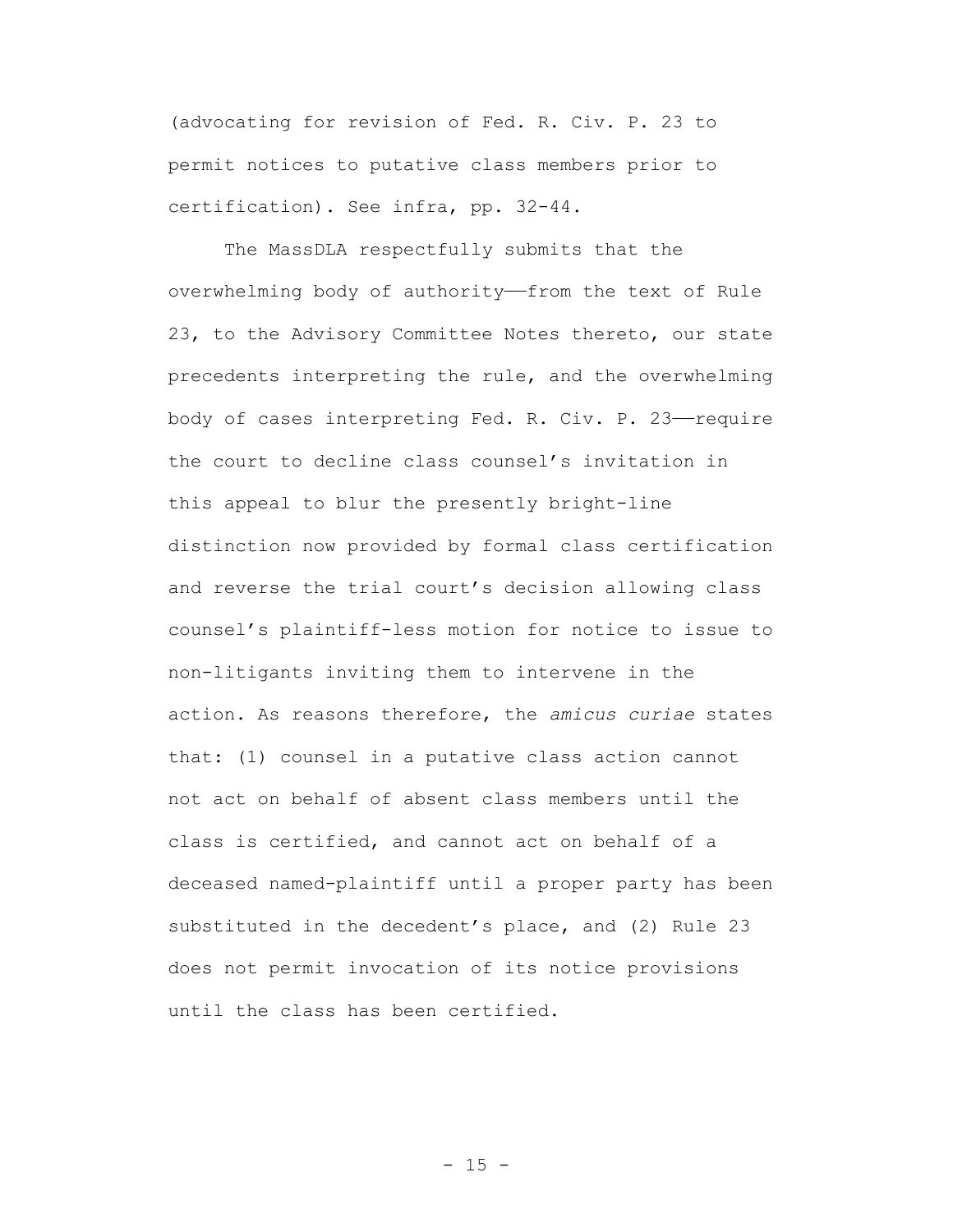#### **ARGUMENT**

The answers to both questions posed in this appeal are provided by the text of Rule 23, which sets forth several prerequisites for maintaining a class action which, until they are established to the satisfaction of the trial court, otherwise prevent a *putative* class representative from maintaining the action "on behalf of all" other members of the putative class, i.e., as an actual (as opposed to a mere putative) class action. Mass. R. Civ. P. 23(a) (permitting member(s) of a class to sue as representative(s) on behalf of all members "*only if*" they first satisfy the enumerated prerequisites) (emphasis added). The process for determining whether an action can be maintained as a class action under Rule 23 is well developed by the precedents of our appellate courts, and is universally known as class "certification." The questions now before the court concern the powers of attorneys and our courts to request and/or issue notices under Rule 23 to *potential* plaintiffs eligible to replace a named plaintiff who has died prior to class certification.

As to the first question, whereas an attorney does not *represent* a class under Rule 23 until that

- 16 -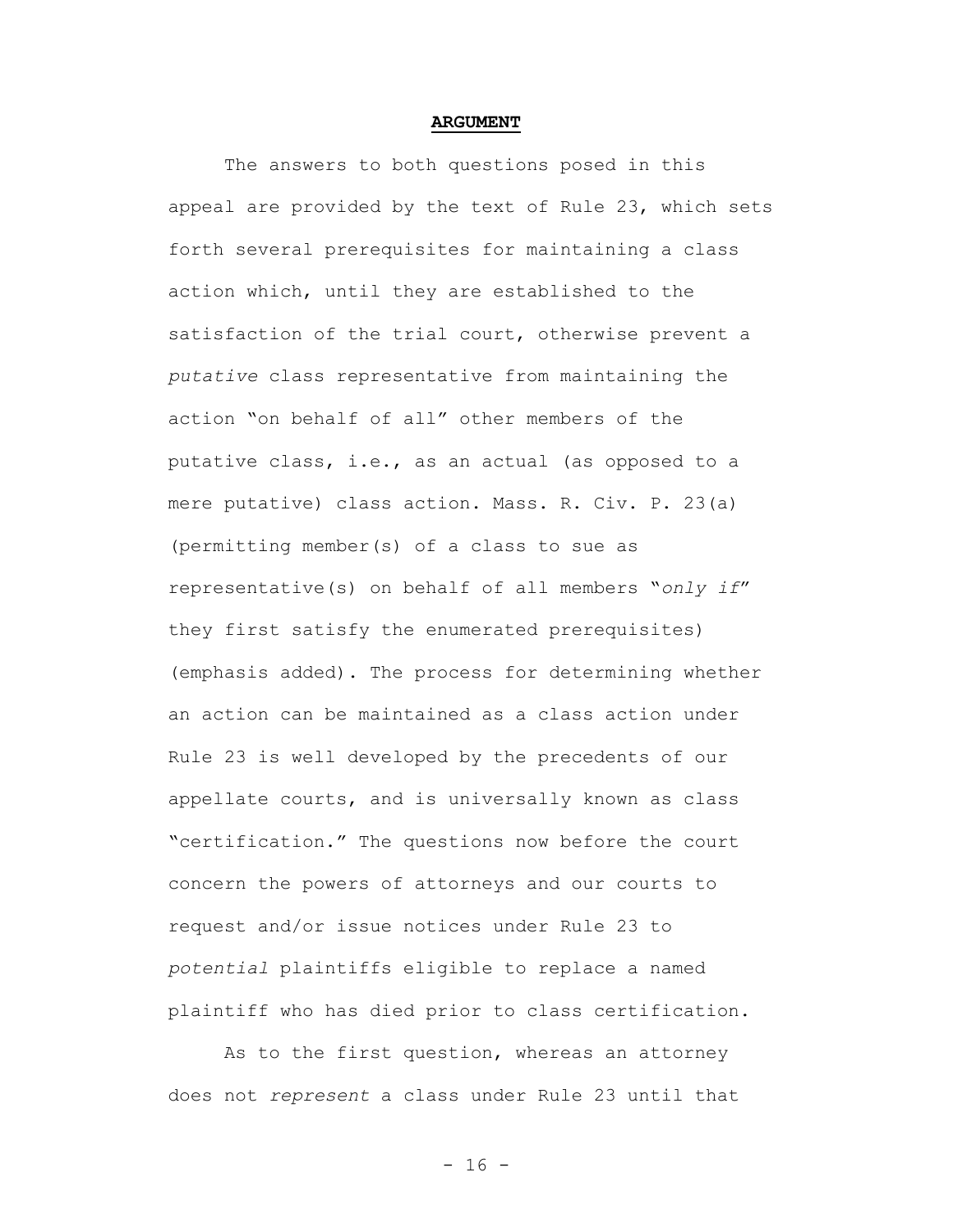class is certified (and the court has also appointed him or her as class counsel), the attorney represents only the named-plaintiff(s) prior to certification. If the sole named representative of a putative class dies prior to certification, the deceased representative's attorney lacks any power to substitute herself as the class representative to request relief or take any other action in the case. Unless and until a new named plaintiff (whether or not that person is the legal representative of the deceased plaintiff's estate or someone else) steps forward to act as the class representative, the attorney has no client, and has no standing to move for the issuance of notices under Rule 23.

As to the second question concerning the trial court's power to issue notices *sua sponte*, again the issue is determined by the case's certification status—that is, whether the class has yet been certified. Rule 23(d) empowers courts to order notices to absent persons "at any stage of an action under this rule[.]" Prior to certification, a putative class action is not "an action under" Rule 23 because maintaining an action under Rule 23 requires

- 17 -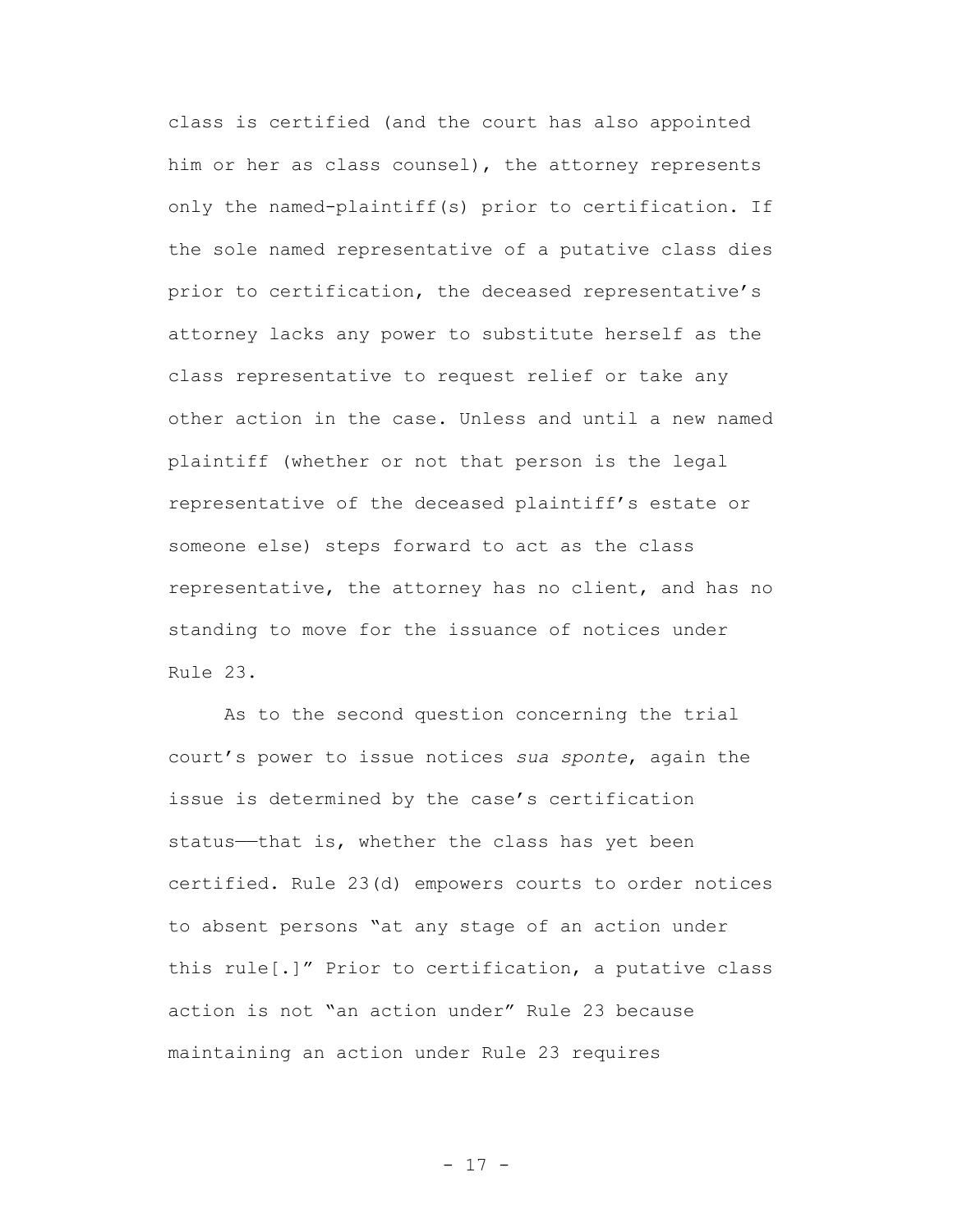representatives to *first* establish the prerequisites enumerated in subsections (a) and (b) of the rule.

For these reasons, and as more fully explained below, the trial court's decision to issue precertification notices to non-litigants should be reversed.

**I. PUTATIVE CLASS COUNSEL LACKS STANDING AND AUTHORITY TO SEEK RELEIF UNDER RULE 23 IF THE SOLE NAMED PLAINTIFF DIES PRIOR TO CLASS CERTIFICATION.**

# **A. Rule 23 requires court certification to maintain a case as a class action.**

Massachusetts Rule of Civil Procedure 23 sets out prerequisites that putative class representatives must establish to the satisfaction of the trial court in order to maintain a case as a class action, and then prescribes several powers and procedures at the court's disposal to resolve class actions that have first met those prerequisites. The rule's subsections on the prerequisites for certification provide, in relevant part:

**(a) Prerequisites to Class Action.** One or more members of a class may sue or be sued as representative parties on behalf of all only if (1) the class is so numerous that joinder of all members is impracticable, (2) there are questions of law or fact common to the class, (3) the claims or defenses of the representative parties are typical of the claims or defenses of the class, and (4) the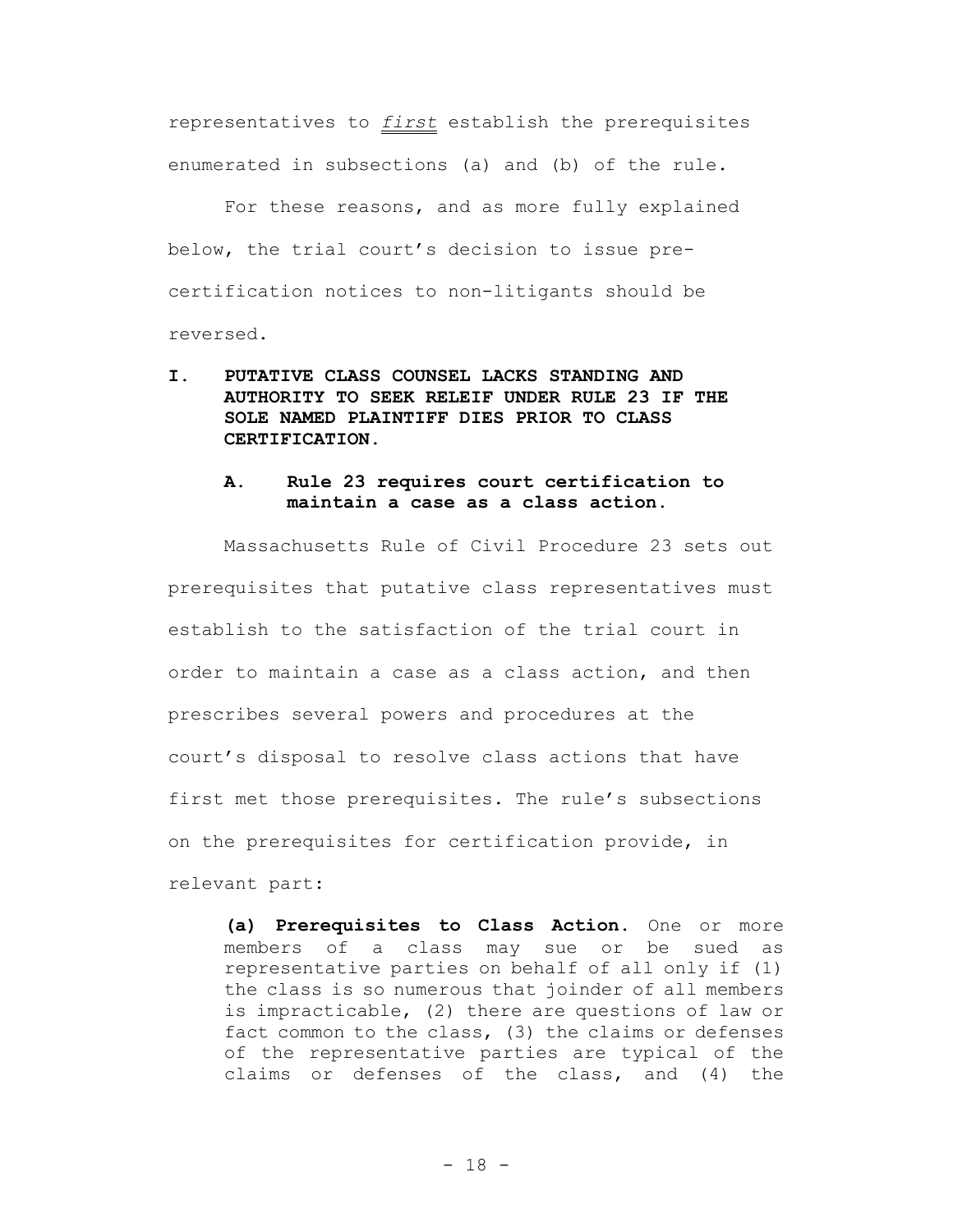representative parties will fairly and adequately protect the interests of the class.

**(b) Class Actions Maintainable.** An action may be maintained as a class action if the prerequisites of subdivision (a) are satisfied, and the court finds that the questions of law or fact common to the members of the class predominate over any questions affecting only individual members, and that a class action is superior to other available methods for the fair and efficient adjudication of the controversy.

Rule 23 was written "in the light of" Federal Rule of Civil Procedure 23, and thus shares many similarities with it, as well as some differences; therefore, in circumstances where Massachusetts decisional authority interpreting Rule 23 is found wanting, this court has repeatedly drawn from a vast body of case law governing class actions in the federal system. Chambers v. RDI Logistics, Inc., 476 Mass. 95, 111 (2016), quoting Longval v. Commissioner of Correction, 448 Mass. 412, 417 n. 9 (2007) ("case law construing the Federal rule is analogous and extremely useful"). See also Salvas v. Wal-Mart Stores, Inc., 452 Mass. 337 (2008); Weld v. Glaxo Wellcome Inc., 434 Mass. 81 (2001); Spence v. Reeder, 382 Mass. 398 (1981); Brophy v. School Committee of Worcester, 6 Mass. App. Ct. 731 (1978) (in each of these cases, the court relied on Fed. R. Civ. P. 23 to construe the parameters of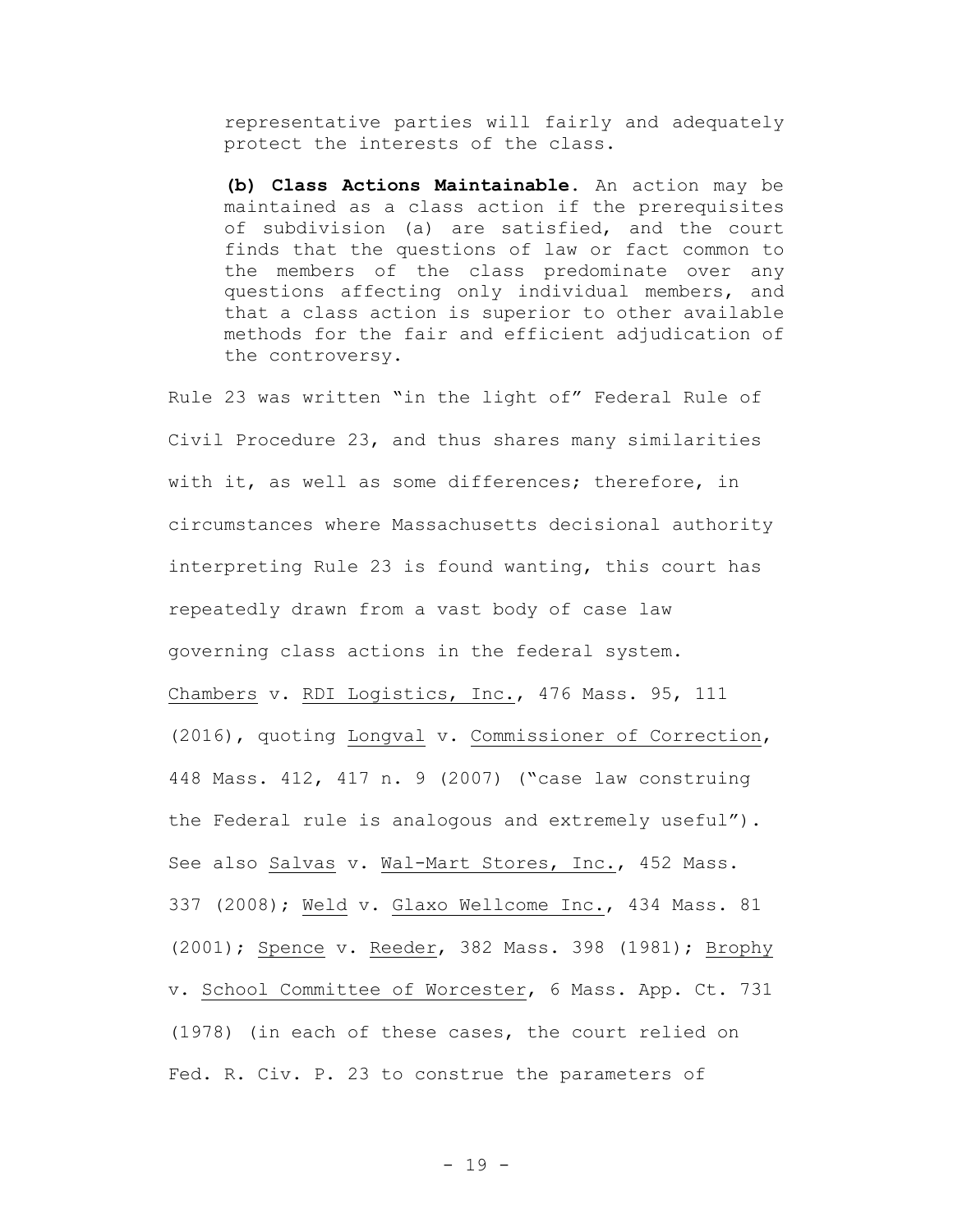Massachusetts Rule 23). This is a crucial consideration in this appeal, since courts in the federal system have almost universally rejected the reading of the class action rule proposed by the appellant's attorneys.

In comparing the federal class action rule with the one adopted in this Commonwealth, this court has noted that Rule 23, unlike its federal counterpart, does not explicitly provide for filing motions for class certification. Baldassari v. Pub. Fin. Tr., 369 Mass. 33, 39 (1975) (comparing Rule 23 with Fed. R. Civ. P.  $23(c)(1)$ ). However, it has also said that "such motions are often necessary and desirable for the efficient handling of class actions." Id. In recent times, Massachusetts courts have universally followed federal class action procedure whereby class certification is considered on a motion by the plaintiff(s), with the caveat that plaintiffs are generally afforded more time to file for certification in Massachusetts state courts than under the federal rule. Foster v. Comm'r of Correction, 484 Mass. 698, 714 (2020), citing Weld, 434 Mass. at 87 n.8 and Carpenter v. Suffolk Franklin Sav. Bank, 370 Mass. 314, 317–318 (1976). *Cf.* Massachusetts Gen. Hosp. v.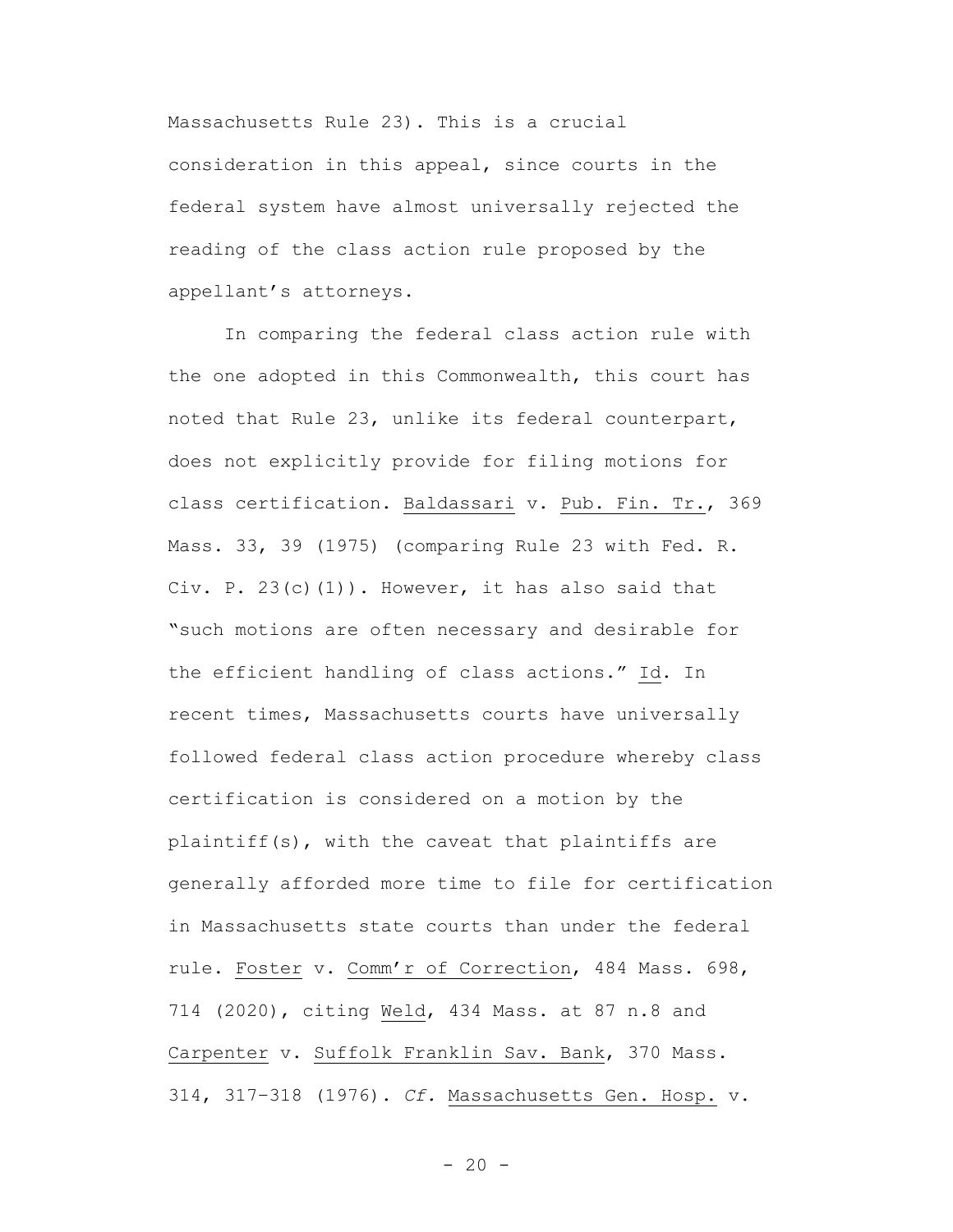Rate Setting Comm'n, 371 Mass. 705, 713 (1977) and Baldassari, 369 Mass. at 39 (no abuse of discretion to postpone discovery and make early ruling on class certification).

However, whether the issue of certification comes before the trial court on a motion by the plaintiff, or upon the court's own prerogative, Rule 23 provides that if a case is to proceed as a true class action, and not just a putative one, the plaintiff must first "provide the court information sufficient to enable the court to form a reasonable judgment" that the prerequisites listed in subsections (a) and (b) of the rule are satisfied. Layes v. RHP Properties, Inc., 95 Mass. App. Ct. 804, 822 (2019), citing Kwaak v. Pfizer, Inc., 71 Mass. App. Ct. 293, 297 (2008); Sch. Comm. of Brockton v. Massachusetts Comm'n Against Discrimination, 423 Mass. 7, 14 n.12 (1996); Henry v. Bozzuto Mgmt. Co., 98 Mass. App. Ct. 690, 695 (2020); Brophy, 6 Mass. App. Ct. at 735.

So, while the Massachusetts rule (unlike its federal counterpart) does not provide any express language concerning, for example, the timing of certification, the contents of a certification order, or the ability of courts to alter or amend

 $- 21 -$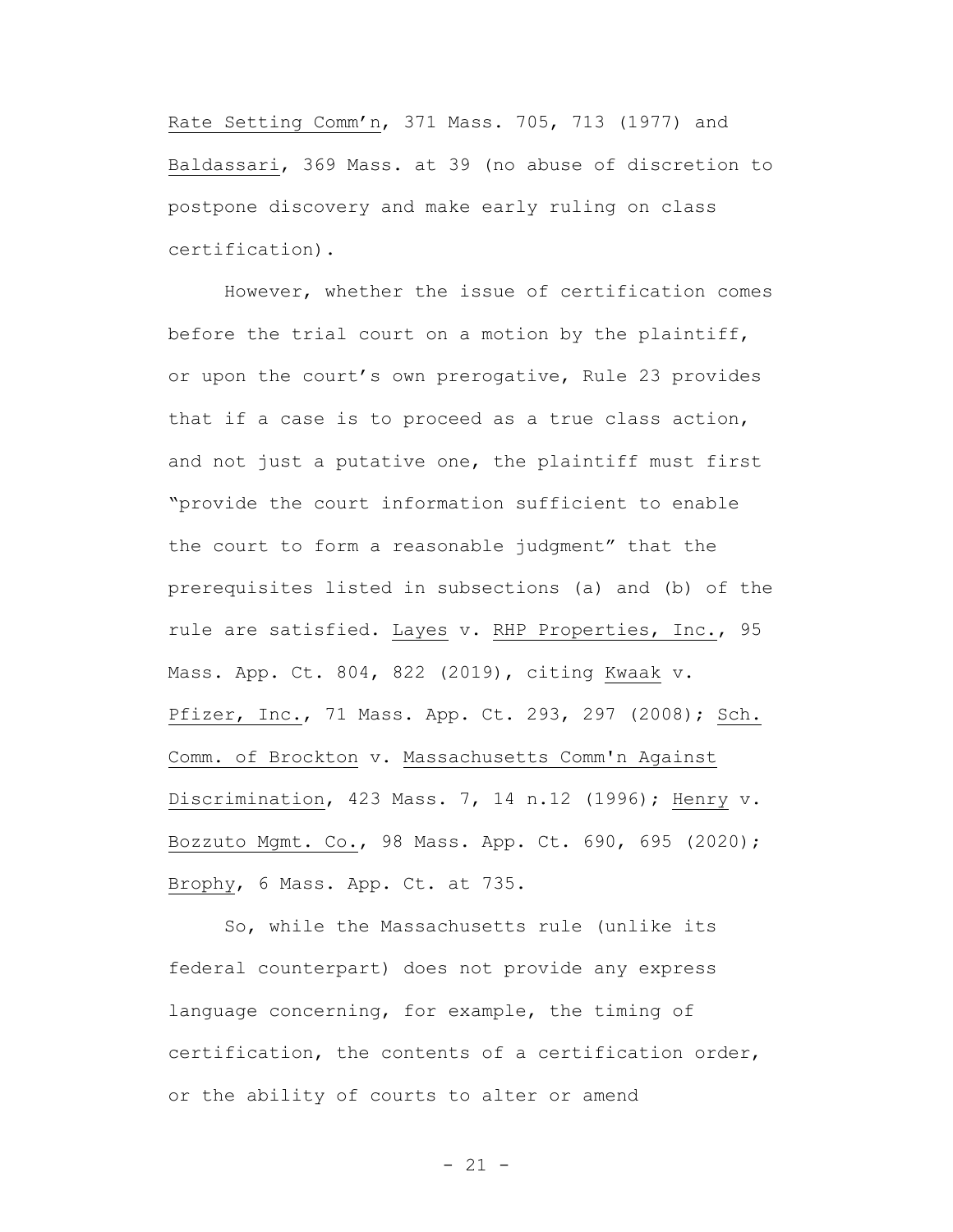certification orders, it *does* contemplate the same formal seminal event of court certification required under the federal rule. See Mass. R. Civ. P. 23(e)(2) (permitting orders, judgments, or settlements of class actions "*certified* under this rule" to provide for disbursement of residual funds) (emphasis added). Put differently, while the Massachusetts rule does not explicitly provide trial judges parameters for issuing "certification *orders*," the courts of Massachusetts have long read into Rule 23 the same requirement that a putative class be "certified" as exists in the federal system. Gammella v. P.F. Chang's China Bistro, Inc., 482 Mass. 1, 8 (2019) ("To achieve class certification, [R]ule 23(a) requires plaintiffs to show that ... [listing certification prerequisites]"); id. at 9 ("[W]e hold that [R]ule 23 provides the correct framework for analyzing a certification claim brought under the Wage Act or the minimum fair wage law."); Foster, 484 Mass. at 712; Fletcher v. Cape Cod Gas Co., 394 Mass. 595, 601 (1985) (citing to federal precedents "construing parallel provision of Fed. R. Civ. P. 23" in setting forth plaintiff's burden "[i]n seeking class certification"); Sniffin v. Prudential Ins. Co. of Am., 11 Mass. App. Ct. 714, 724 (1981)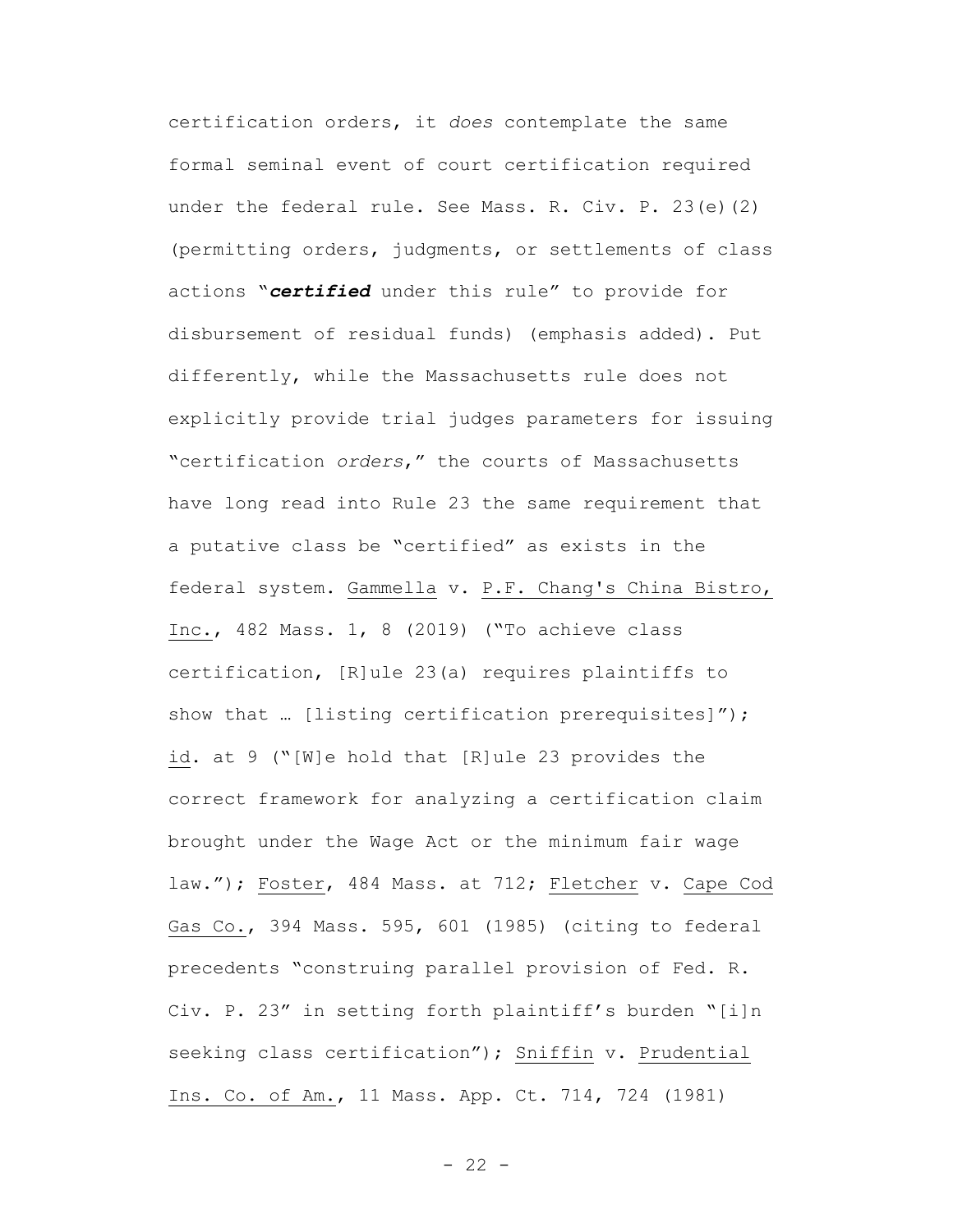("[I]n order to determine whether an action may be maintained as a class action, the court must carefully apply the criteria set forth in rule 23 … to the facts of the case.").

Belaboring the requirement for formal certification is appropriate given that it is dispositive of the questions raised in this appeal. This is so because the powers that class counsel wish for themselves and the trial court in this case do not vest unless and until the court certifies the class. There is no dispute in this case that no class had yet been certified when class counsel requested that notices issue to non-litigants inviting them to participate in the case.

**B. Putative class counsel does not represent putative class members and cannot act on their behalf unless and until the class is certified.**

The appellant now before the court (who is deceased), unable to cite any authority granting his counsel powers to take action in the case following his death, is asking the court to divine that authority from the premise that attorneys representing litigants who purport to represent similarly situated individuals owe certain duties and obligations to all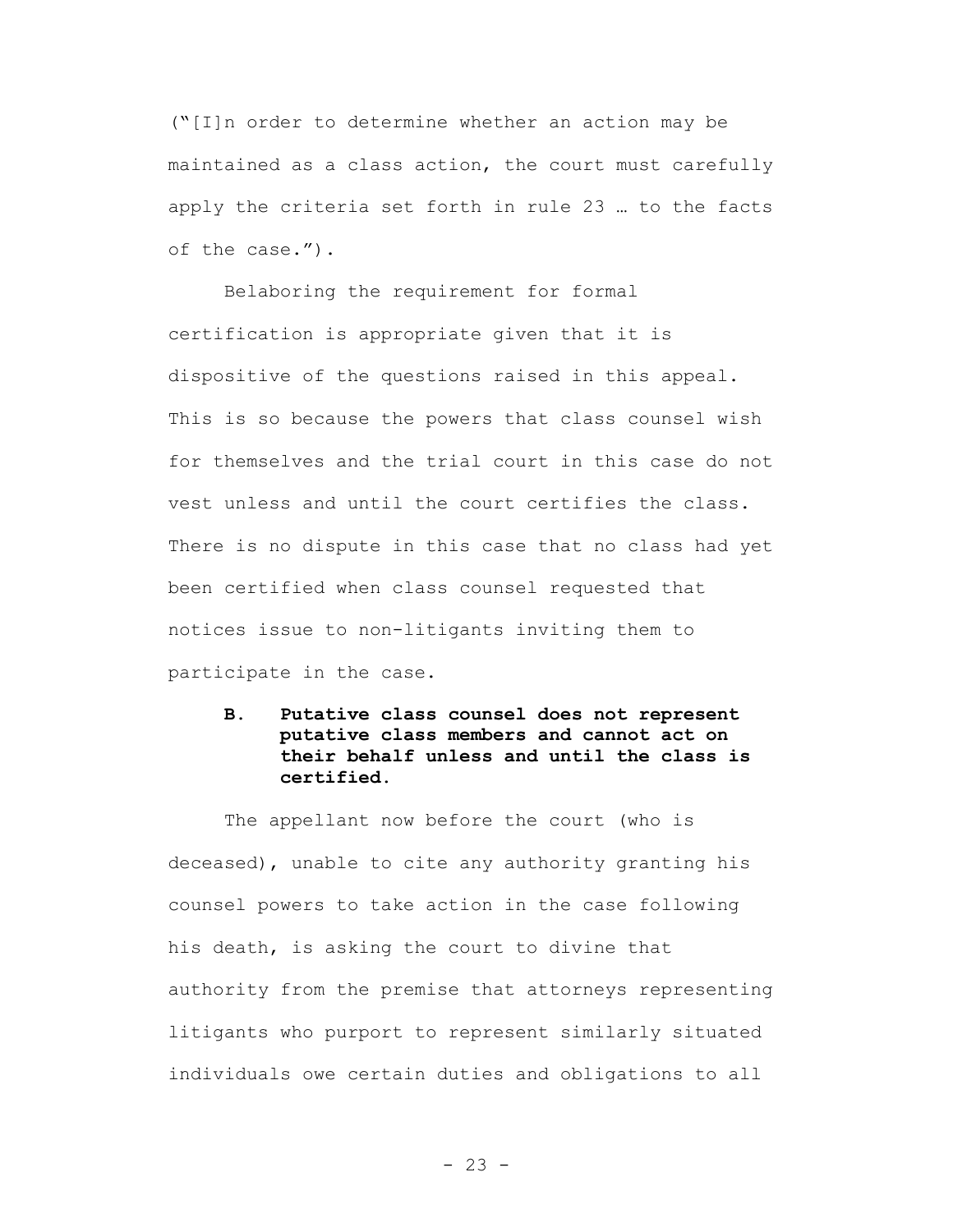members of a putative class. It is undisputed that even prior to certification, the named class representative, putative class counsel, and the court all have responsibilities to protect and guard the interests of all members of a putative class. Spence v. Reeder, 382 Mass. 398, 409 (1981) (collecting cases). However, that the appellant and his counsel have certain obligations to putative class members does not give counsel the power to act on behalf of a class that has yet to be certified, or to take any action in the case without a client to represent.

A duty to issue (or seek the issue of) notice that the sole representative of a putative class has passed away is not among the various duties that a putative class counsel owes to members of the putative class, whom the attorney can only *purport* to represent prior to certification. The appellant cites no authority identifying a duty to give such notice. To be sure, as the appellant notes in the Blue Brief, class counsel does have a duty to "ensure that absentee class members have knowledge of proceedings in which a final judgment may directly affect their interests," Greenfield v. Villager Indus., Inc., 483 F.2d 824, 832 (3d Cir. 1973) (cited at Blue Br.,

 $- 24 -$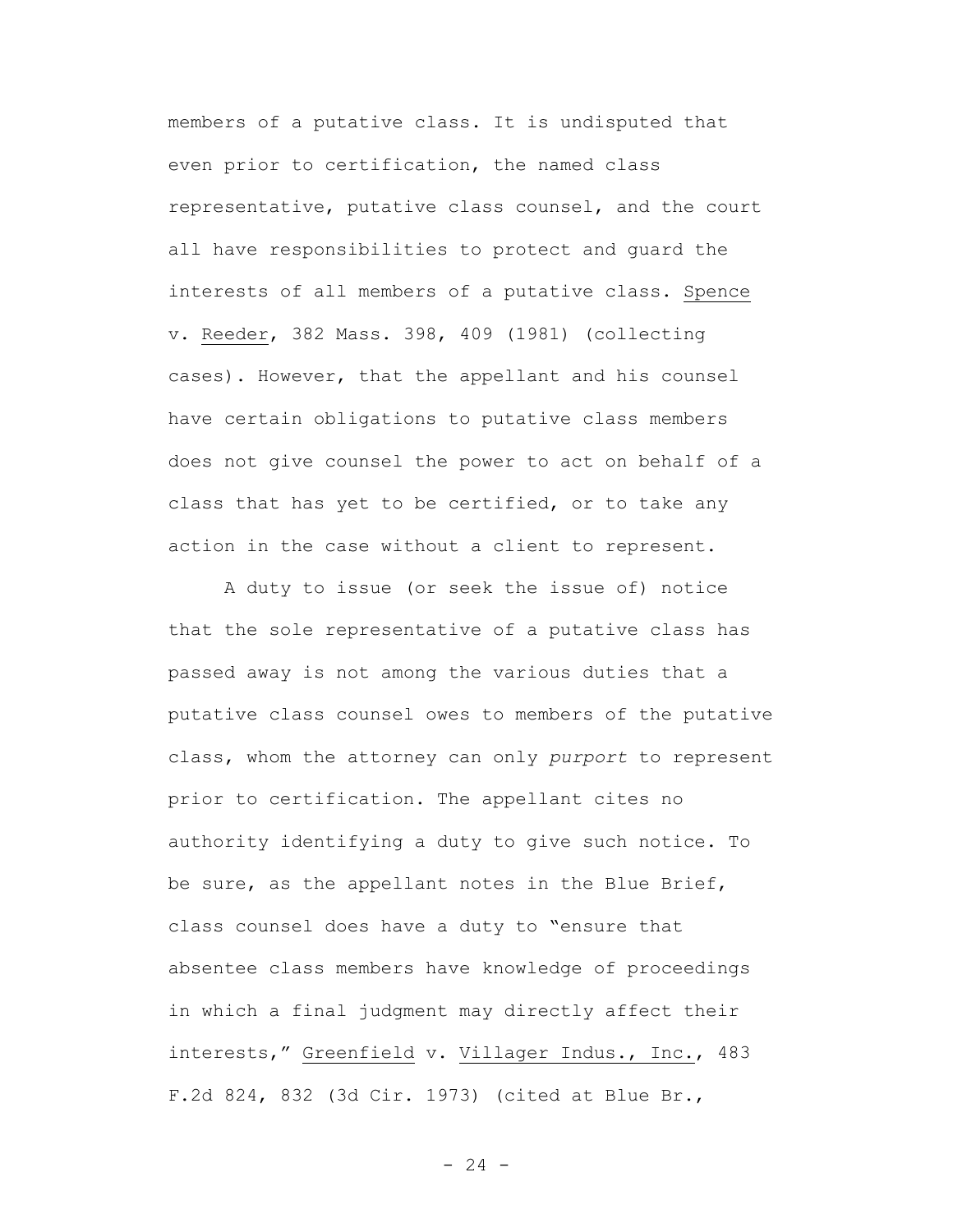p. 10), but the prospect of a final judgment does not affect the interests of anyone but the named litigants unless and until the putative class is certified. **None** of the cases cited by the appellant stand for the proposition that class counsel's pre-certification duties to putative members bestows upon the attorney the power to take action in court on behalf of the putative class in the absence of a named class representative.<sup>1</sup>

<sup>1</sup> See Blue Br., pp. 9-11. For example, Schick v. Berg, provides that prior to certification, putative class counsel have a duty to notify putative class members of actions they will take which are adverse to their interests, so they have an opportunity to object. 2004 WL 856298, at \*6 (S.D.N.Y. Apr. 20, 2004), aff'd, 430 F.3d 112 (2d Cir. 2005). Requesting the court issue notices soliciting new class representatives following the death of the sole named plaintiff is not an action adverse to the interests of the putative class.

 $\overline{a}$ 

In re Williams-Sonoma, Inc. (cited at Blue Br., pp. 10-11) stands for an important related premise— that using discovery to find a client to be the named plaintiff before a class action is certified is inappropriate. 947 F.3d 535, 542 (9th Cir. 2020). The appellant cites the *dissenting* opinion for commentary quoted from NEWBERG ON CLASS ACTIONS that class counsel may "wish to advise potential plaintiffs of their rights and encourage their involvement in a class suit." 947 F.3d at 542 (Paez, J., dissenting), citing 3 NEWBERG ON CLASS ACTIONS, § 9:6 (5th ed.). That class counsel may wish to personally contact known members of the putative class to encourage them to participate in the action is not controversial, so long as the communications do not run afoul of restraints against solicitation. The court will search Newberg's excellent class action treatise in vain for citation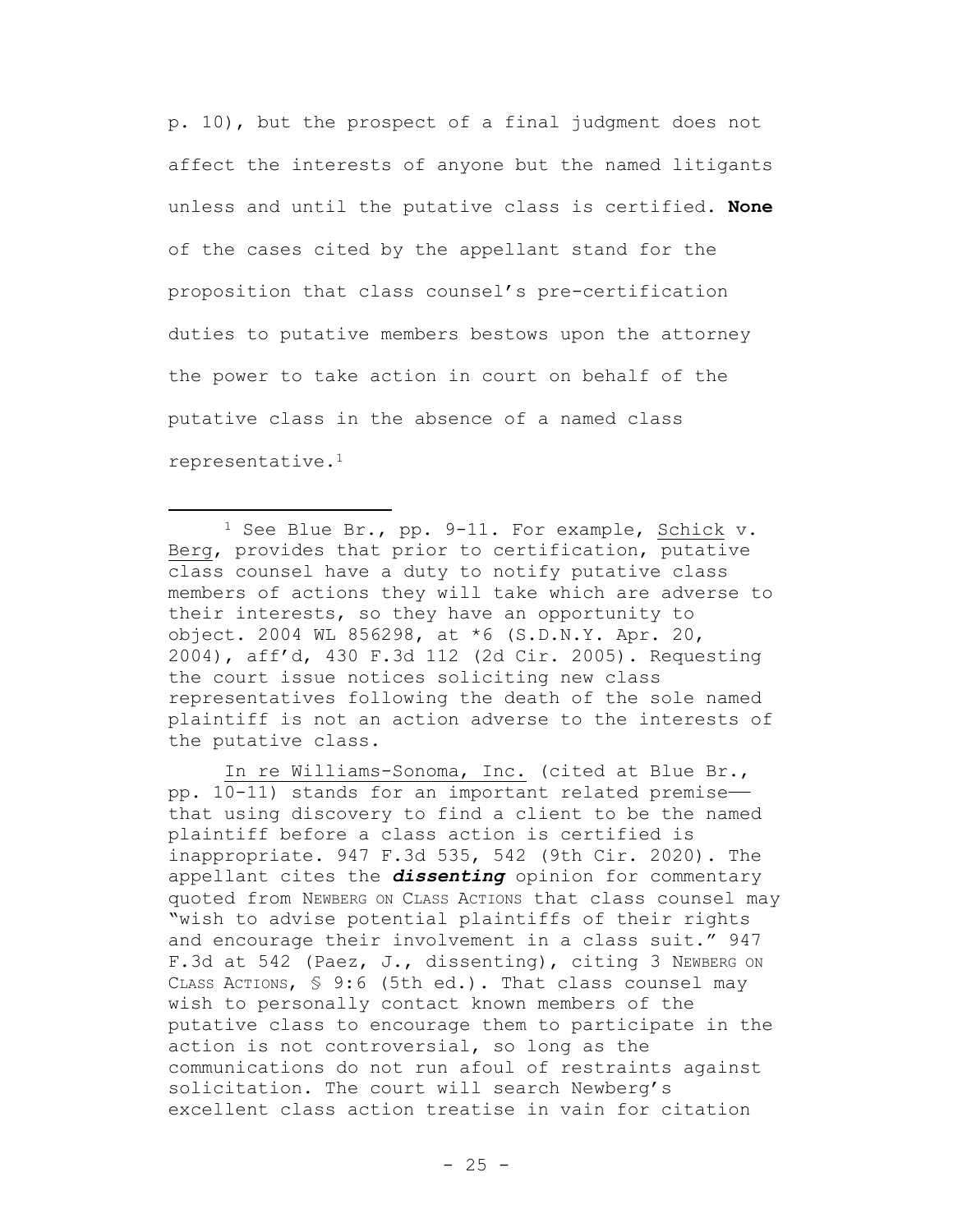to any authority imposing upon class counsel a duty to notify putative class members of a representative's death, or any authority bestowing powers upon class counsel to act on behalf of putative class members other than their client once that client has died. In fact, the treatise supports the position of the *amicus curiae*. See 3 NEWBERG ON CLASS ACTIONS § 9:6, n.1 ("Because there is no 'class' prior to certification by a court, there can, in a technical sense, be no 'class counsel' prior to certification.").

 $\overline{\phantom{a}}$ 

The appellant also cites two federal district court cases as examples of the minority position that finds there is a fully-formed attorney-client relationship between class counsel and putative class members. Dondore v. NGK Metals Corp., 152 F. Supp. 2d 662, 666 (E.D. Pa. 2001) (putative class members "properly characterized as parties to the action," and preventing defense counsel from contacting putative class members) and Impervious Paint Indus., Inc. v. Ashland Oil, 508 F. Supp. 720, 722 (W.D. Ky. 1981) ("class counsel must treat [putative class members] as clients," and approving issue of notices to putative class members only to remedy inappropriate contact by defense counsel). Aside from the fact that the vast majority of courts reject this position, these cases did not go so far as to hold that counsel for a putative class could act on behalf of the class with no named representative in the suit.

Finally, the Blue Brief provides a (perhaps misleadingly) truncated excerpt from Gutierrez v. Johnson & Johnson observing that "[c]ommon sense dictates that … putative members be informed of the existence of the law suit, [] the identity of [plaintiffs'] attorneys, ... the fact that it is a class action, and that they may be a part of the class." 2003 WL 26477887, \*3 (D.N.J. 2003). This passage did not endorse the premise that class counsel has powers to act on behalf of putative class members in a case without a named representative. Rather, a federal Special Master merely issued rulings on the contours of language to be included in an advisory notice *from the defendant* to putative class members in the plaintiff's as-yet uncertified class, before interviewing them in preparation for its defense in the suit. Id. at \*1. The case involved neither a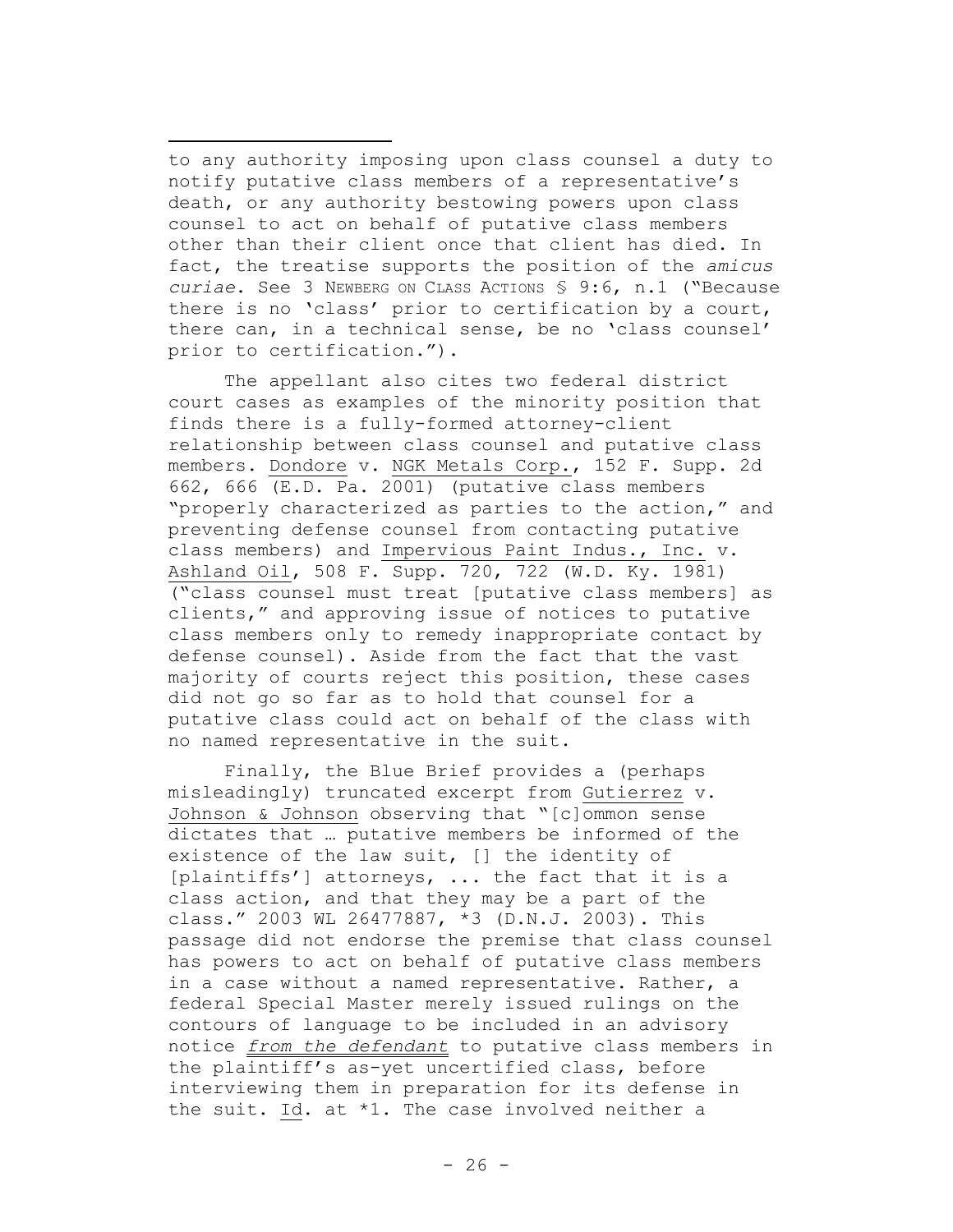The U.S. Supreme Court has expressly declined to decide what duties a purported class representative has to members of a putative class, in what has been called the twilight zone of pre-certification. Deposit Guaranty Nat. Bank, Jackson, Miss. v. Roper, 445 U.S. 326, 340 n.12 (1980); In re Fine Paper Litigation State of Wash., 632 F.2d 1081, 1086-87 (3d Cir. 1980) ("The filing of a class action complaint marks the beginning of what might be termed a twilight zone that terminates with the certification order. In a sense, the complaint may be considered akin to an offer by the named plaintiff to act as a representative for the members of the class, which offer may be accepted by the court in a certification order. Until that order is filed, the members of the class are not bound by any judgment and the responsibilities of the person who has offered to be a class representative attain a level somewhat below that of the usual fiduciary.").

Where courts agree regarding this twilight zone concerns the nature of the legal relationship between putative class counsel and putative class members, to

 $\overline{\phantom{a}}$ 

deceased named representative nor proposed precertification notices from the court to putative class members.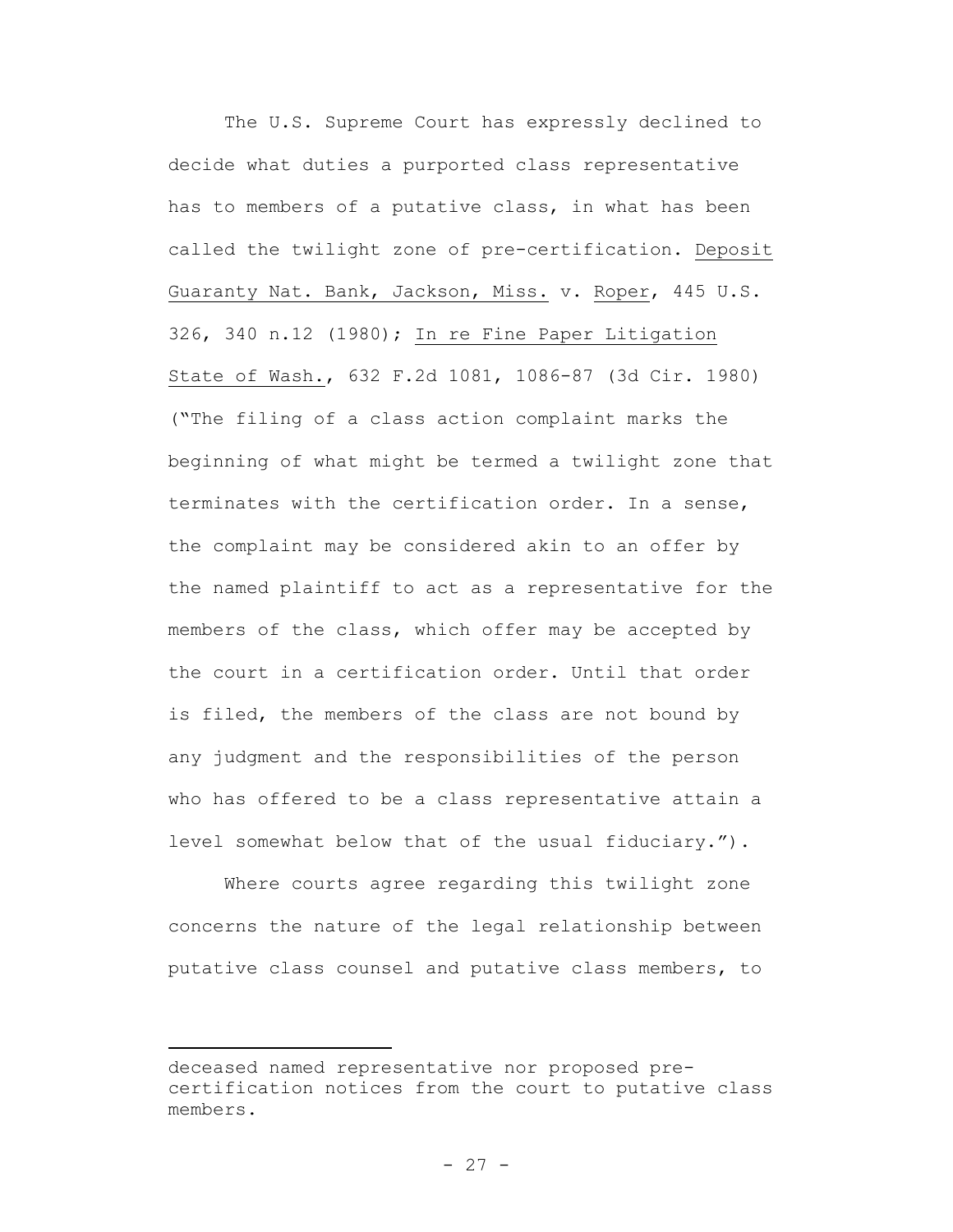wit, there is none. While named-plaintiffs/purported class representatives are clients of class counsel prior to certification of the class, absent putative class members have no attorney-client relationship with class counsel prior to certification and the expiration of any opt-out period. Fulco v. Cont'l Cablevision, Inc., 789 F. Supp. 45, 47 (D. Mass. 1992); Shibetti v. Z Rest., Diner & Lounge, Inc., 2021 WL 1738315, \*5 (E.D.N.Y. 2021); In re Cox Enterprises, Inc. Set-top Cable Television Box Antitrust Litigation, 835 F.3d 1195, 1203 (10th Cir. 2016); Velez v. Novartis Pharm. Corp., 2010 WL 339098, \*2 (S.D.N.Y. 2010); Vallone v. CNA Financial Corp., 2002 WL 1726524, \*1 (N.D. Ill. 2002); In re Wells Fargo Wage and Hour Employment Practice Litigation, 2014 WL 1882642, \*5 (S.D. Tex. 2014) (a "client-lawyer relationship with a potential member of the class does not begin until the class has been certified and the time for opting out by a potential member of the class has expired"); Hammond v. City of Junction City, Kansas, 167 F. Supp. 2d 1271, 1286 (D. Kan. 2001) ("It is fairly well-settled that prior to class certification, no attorney-client relationship exists between class counsel and the putative class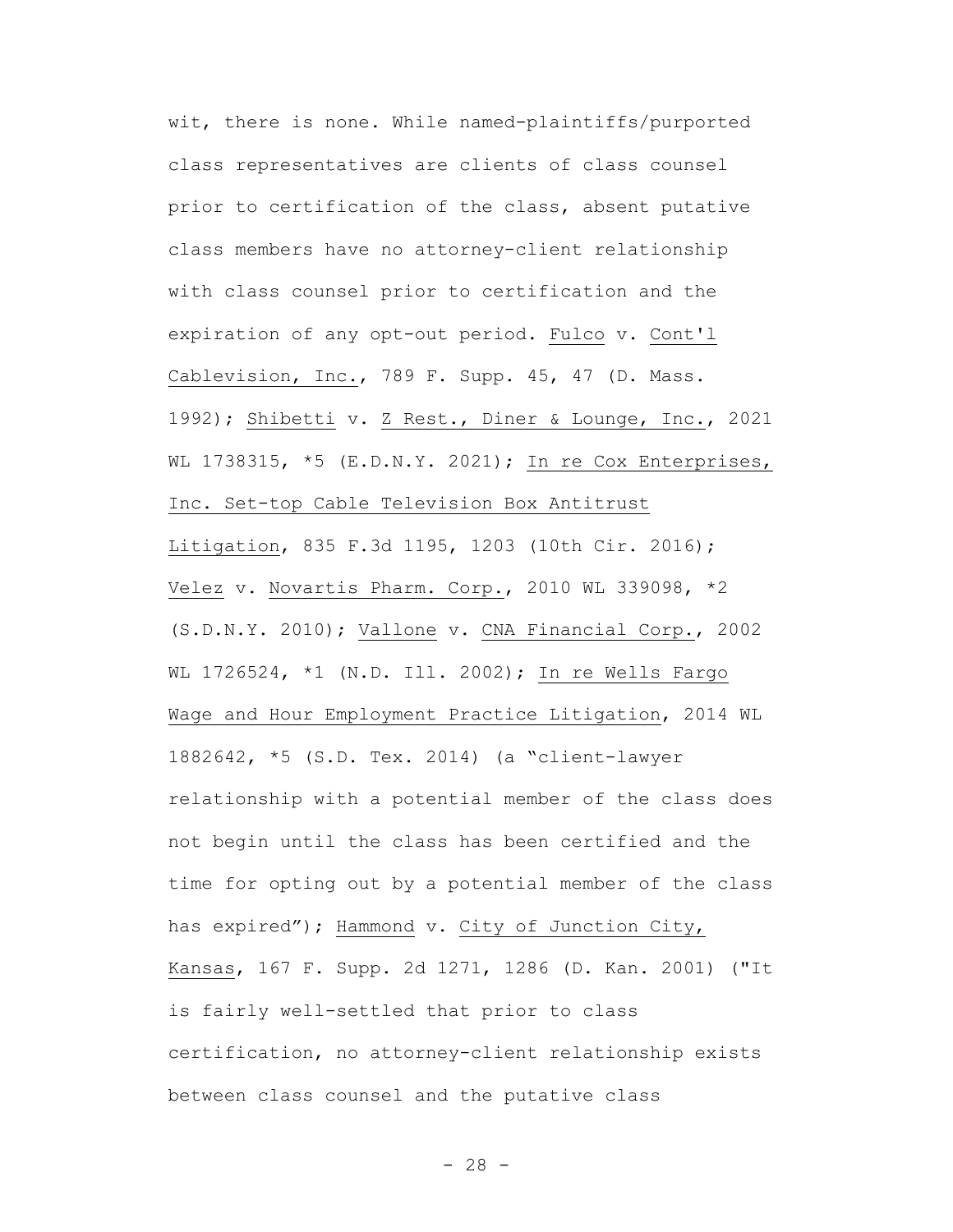members."); ABA COMM. ON ETHICS & PROF'L RESPONSIBILITY, Formal Op. 07-445 (Apr. 11, 2007) ("A client-lawyer relationship with a potential member of the class does not begin until the class has been certified and the time for opting out by a potential member of the class has expired."); Restatement (Third) of the Law Governing Lawyers, § 99 (2000) ("prior to certification, only those class members with whom the lawyer maintains a personal client-lawyer relationship are clients").

In the circumstances presented by this appeal, the attorney for a deceased plaintiff in a putative class action does not have authority to act on behalf of putative class members prior to certification because the attorney does not *represent* putative class members until the class is certified.<sup>2</sup>

 $\overline{\phantom{a}}$ 

<sup>2</sup> Moreover, that class counsel may take certain actions against the interests of her named-plaintiff client (see cases cited at Blue Br., pp. 13-14) does not authorize the attorney to take any actions when there is no named plaintiff whatsoever (see discussion at pp. 30-32, infra). The appellant believes that because a class counsel can in certain circumstances act against the wishes of the named-plaintiff if it advances the legitimate interests of the putative class, "then surely counsel has some limited authority to apprise the court of a named plaintiff's death and ask that court to exercise its broad authority to issue notice to putative class members in order to protect them from prejudice." Blue Br., p. 15. The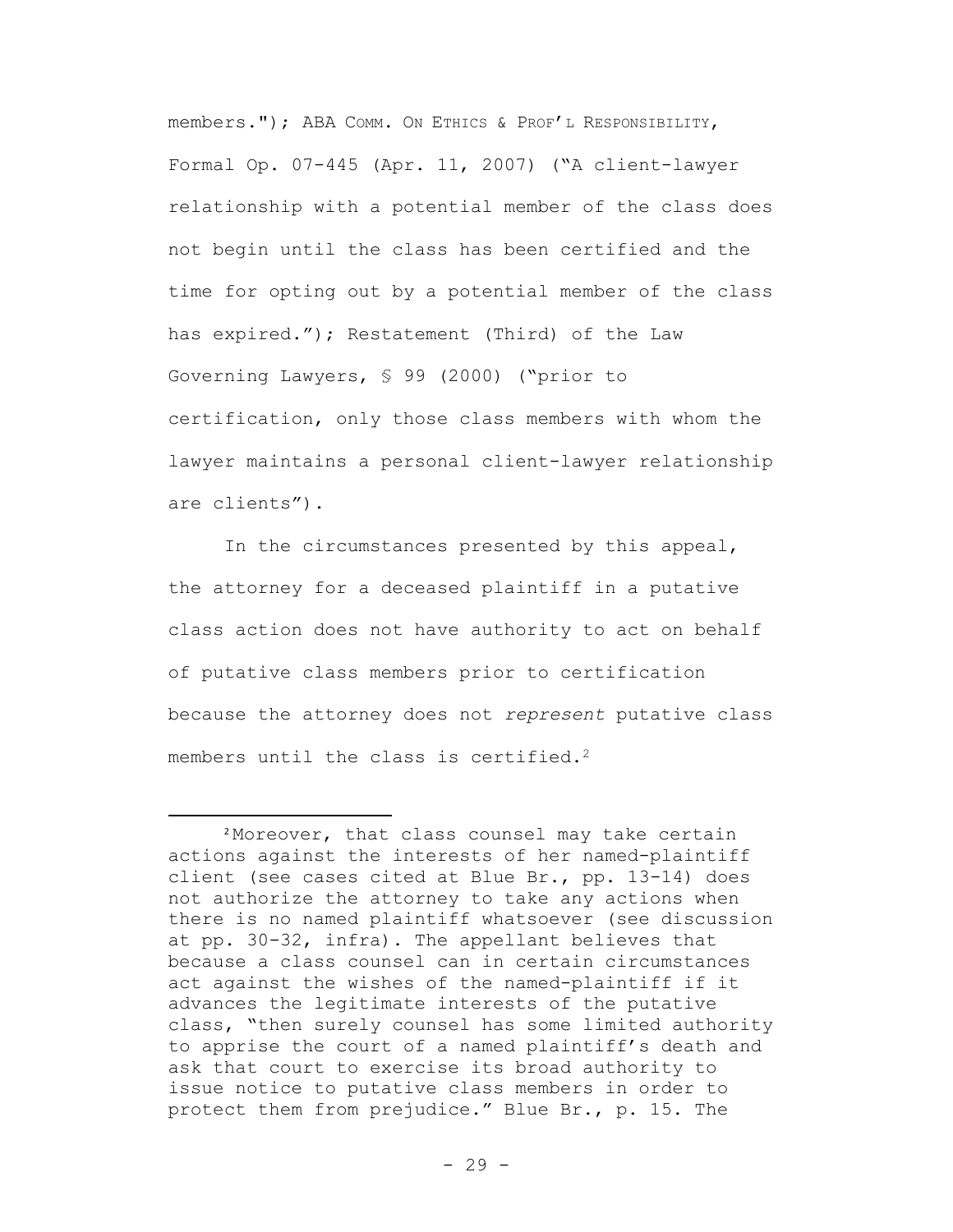**C. Putative class counsel has no authority to act on behalf of a deceased class representative until a qualifying individual is substituted in the representative's place, or a new representative seeks to intervene.**

Attorneys formerly representing a now deceased named-plaintiff in a putative class action do not have authority to act on the deceased plaintiff's behalf prior to class certification any more than they have authority to act on behalf of un-named putative class members with whom they have no attorney-client relationship. The death of a sole named-plaintiff prior to certification is the death of class counsel's only client. And a deceased plaintiff is not a plaintiff. Accordingly, attorneys formerly representing a deceased named-plaintiff cannot stand in the shoes of their former client as the party in interest; they have no standing to do so. "There is no

 $\overline{\phantom{a}}$ 

only authority provided for this argument is the general premise that "the notice provisions of Rule 23 are meant to protect the due process rights of absent class members." Blue Br., p. 15, citing Juris v. Inamed Corp., 685 F.3d 1294, 1317 (11th Cir. 2012). The *amicus curiae* takes no issue with the quoted premise. The Reporter's Notes (1973) to Mass. R. Civ. 23 also provide that the notice provisions "are designed to afford protection to absent members of the class." This only reemphasizes the argument of the *amicus curiae*. Rule 23 protects "absent members of the class." There are no class members——absent or present— —until a class has been certified.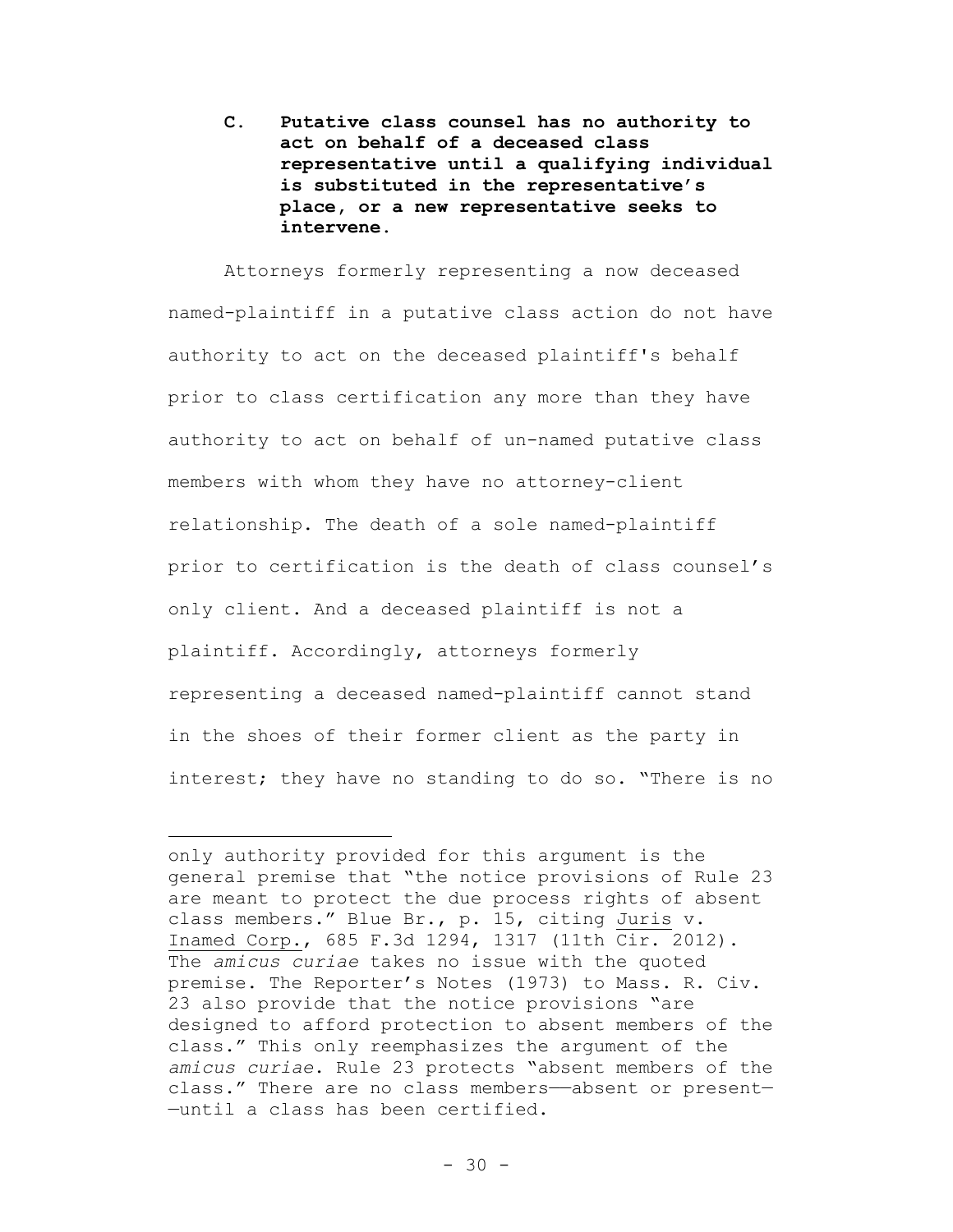plaintiff with standing if there is no plaintiff." In re: 2016 Primary Election, 836 F.3d 584, 587 (6th Cir. 2016) ("A system that permits relief to be granted in connection with a plaintiff-less complaint is as close as we will ever come to permitting 'ghosts that slay,'" citing Felix Frankfurter, *A Note on Advisory Opinions*, 37 HARV. L. REV. 1002, 1008 (1924)). When the sole representative of a putative class dies, the authority of the representative's attorney automatically terminates upon his death. Cohen v. State St. Bank & Tr. Co., 73 Mass. App. Ct. 1106, \*1 (2008), quoting Federal Ins. Co. v. Ronan, 407 Mass. 921, 923 n. 6 (1990) ("on the death of [a] client there is no legal representative before the court and counsel's authority was automatically terminated by his death.... No effective action can be taken until a legal representative is made a party.") (bracketing omitted); see also Astro v. State, No. 27106, 2008 WL 4425590, at \*1 (Haw. Ct. App. 2008) (dismissing appeal upon death of appellant and in the absence of a motion for substitution of party). The only way that putative class counsel may take further action in such circumstances is if they assume representation of an individual eligible to substitute the deceased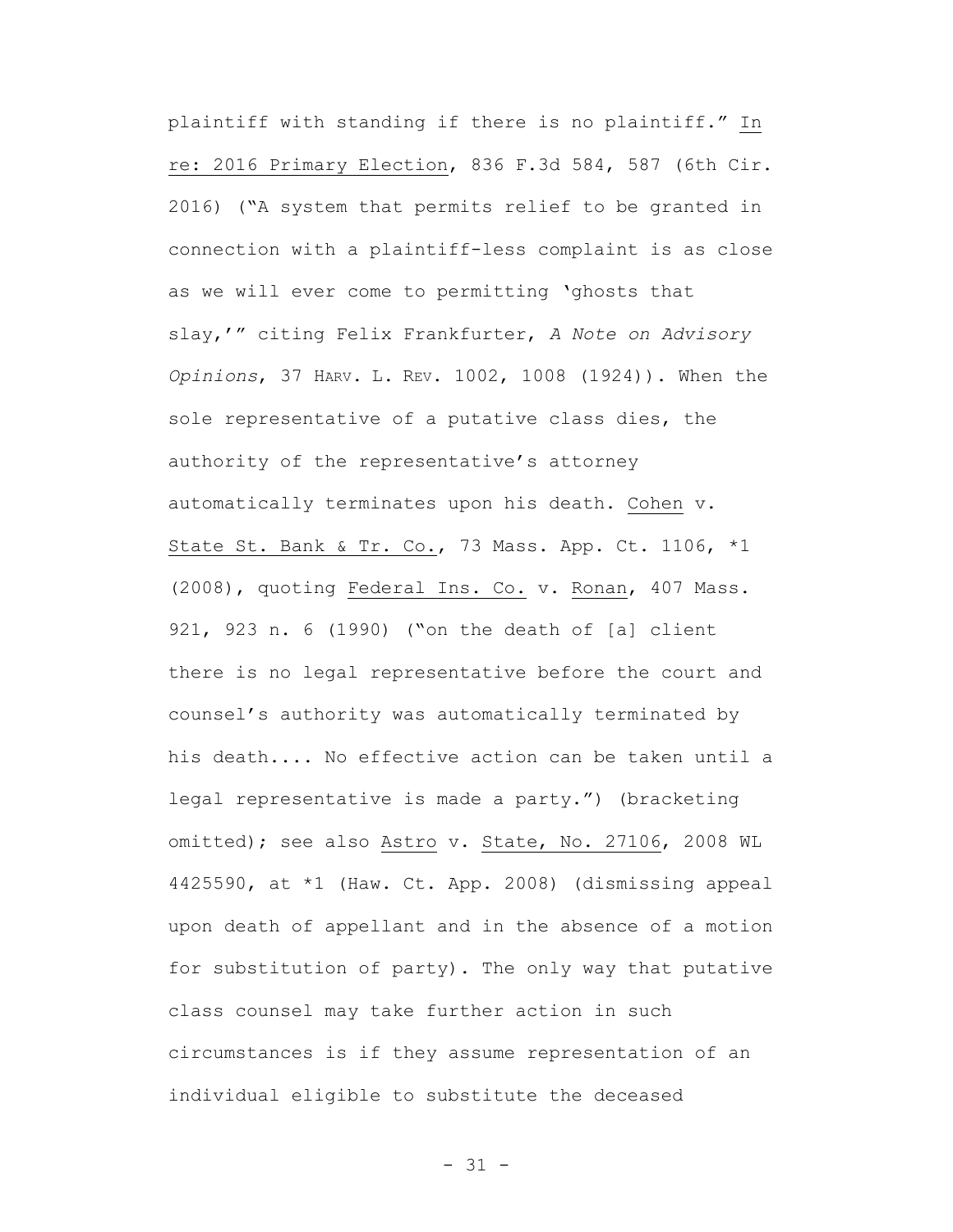plaintiff under Mass. R. Civ. P. 25 (who either files a Suggestion of Death on the record within a reasonable period of time, or moves for substitution within twelve months of the decedent's death), or assumes representation of another individual who falls under the definition of the putative class and that individual is permitted to intervene in the case. Motta v. Schmidt Mfg. Corp., 41 Mass. App. Ct. 785, 789 (1996).

In the absence of standing or power to act on behalf of either the deceased appellant-plaintiff or any other member of the putative class, class counsel's motion for notices to be issued to nonlitigants was a legal nullity, and the trial court's endorsement of the motion should therefore be reversed.

# **II. THE TRIAL COURT DOES NOT HAVE THE POWER TO ISSUE NOTICES TO POTENTIAL PLAINTIFFS AND MAY ONLY ISSUE NOTICES TO CLASS MEMBERS ONCE THE CLASS IS CERTIFIED**

Lacking any power to file motions in the case upon the death of the sole named-plaintiff, counsel for the appellant petitions this court to adopt a new rule inviting trial judges to issue notices to nonparties, soliciting interest in replacing the deceased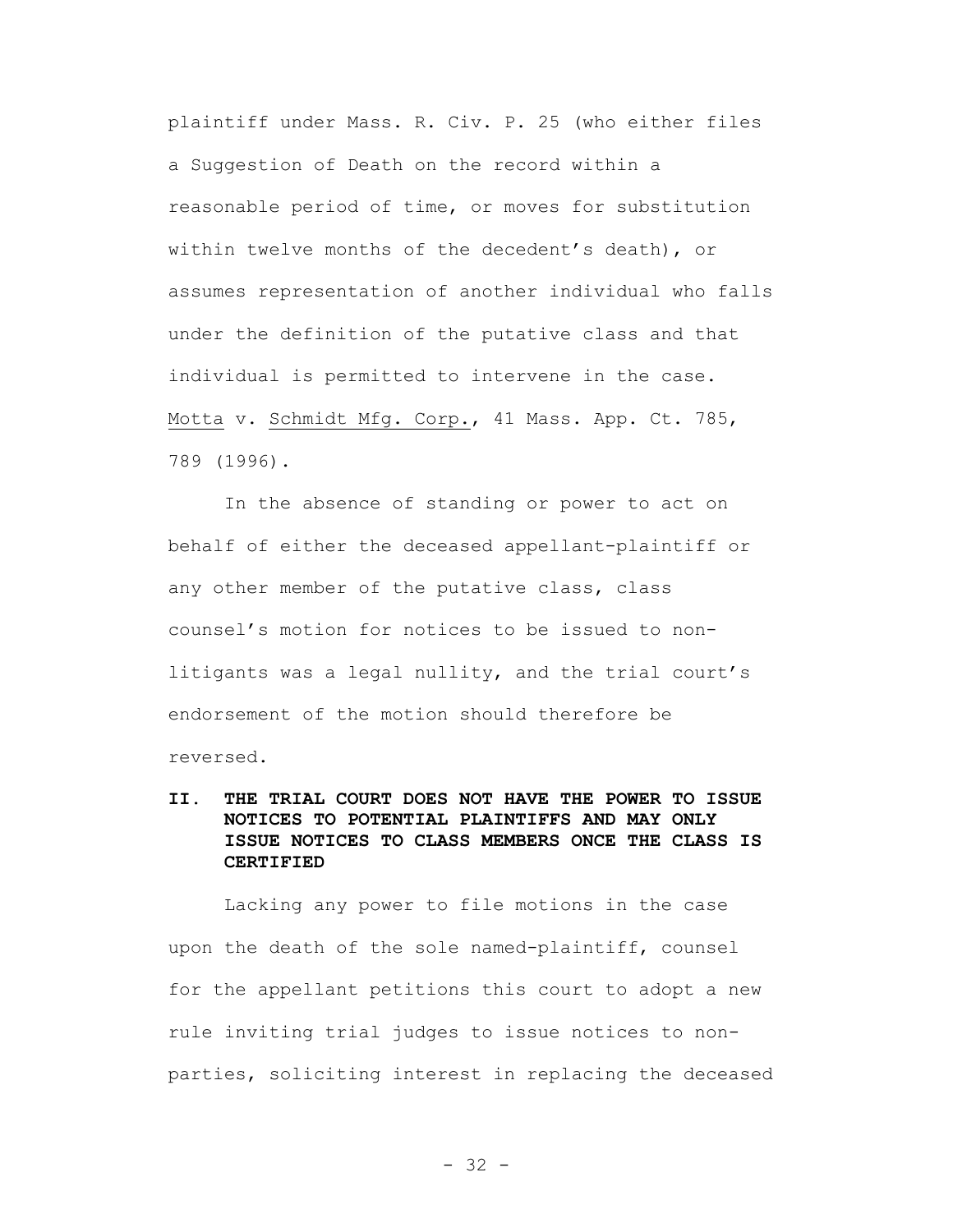named-plaintiff as class representative. Adopting such a rule would be in direct contravention of Rule 23 because the powers granted therein to trial courts to issue notices do not vest unless and until the namedplaintiff has met the prerequisites of subsections (a) and (b) of the rule—that is, until the class has been certified.

Rule 23's notice provision, subsection (d), provides as follows:

> **(d) Orders to Insure Adequate Representation.** The court at any stage of *an action under this rule* may require such security and impose such terms as shall fairly and adequately protect the interests of the class in whose behalf the action is brought or defended. It may order that notice be given, in such manner as it may direct, of the pendency of the action, of a proposed settlement, of entry of judgment, or of any other proceedings in the action, including notice to the absent persons that they may come in and present claims and defenses if they so desire. [...]

(emphasis added). The *amicus curiae* does not contest the appellant's observation that the powers described in subsection (d) are ones that may be exercised *sua sponte*, as distinguished from powers granted under other rules that may be exercised only "[u]pon motion of a party." See e.g., Blue Br., pp. 18-19, quoting Mass. R. Civ. P. 12(f), 15(b), 15(d), and 52(b). However, the appellant erroneously posits that the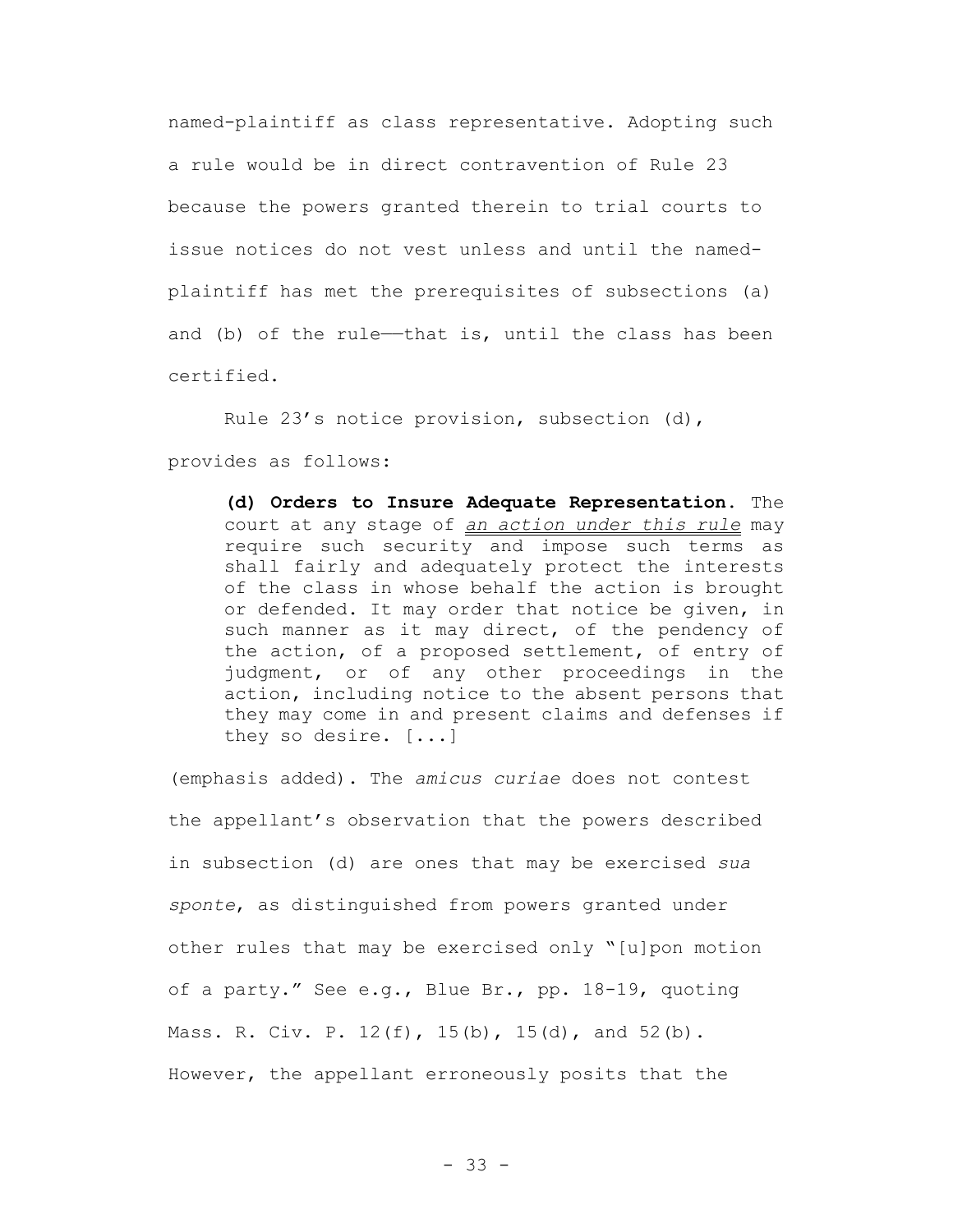court may exercise its notice powers at any time "from the filing of the complaint to the entry of final judgment——whether before or after class certification." Blue Br., p. 20. The appellant's position rests upon an incredibly broad interpretation of the opening clause of the subsection. The appellant maintains that the rule's language stating that the powers granted in subsection (d) may be invoked "at any stage of an action under [Rule 23]," should be read to mean as early as the day the complaint is filed, so long as it is *pled* under Rule 23. This interpretation misreads the quoted opening clause.

The phrase "at any stage of an action under [Rule 23]" in the opening clause of subsection (d) does not mean at any stage in an action that was *pled* as a class action. Recall that subsection (a) states that a representative may sue "on behalf of all *only if*" the representative can show numerosity, commonality, typicality, and adequacy. Mass R. Civ. P. 23(a) (emphasis added). Recall further that under subsection (b) the representative can only maintain a case as a class action "*if*" he satisfies the prerequisites listed in subsection (a) "*and* the court finds" predominancy and superiority. Mass. R. Civ. P. 23(b)

- 34 -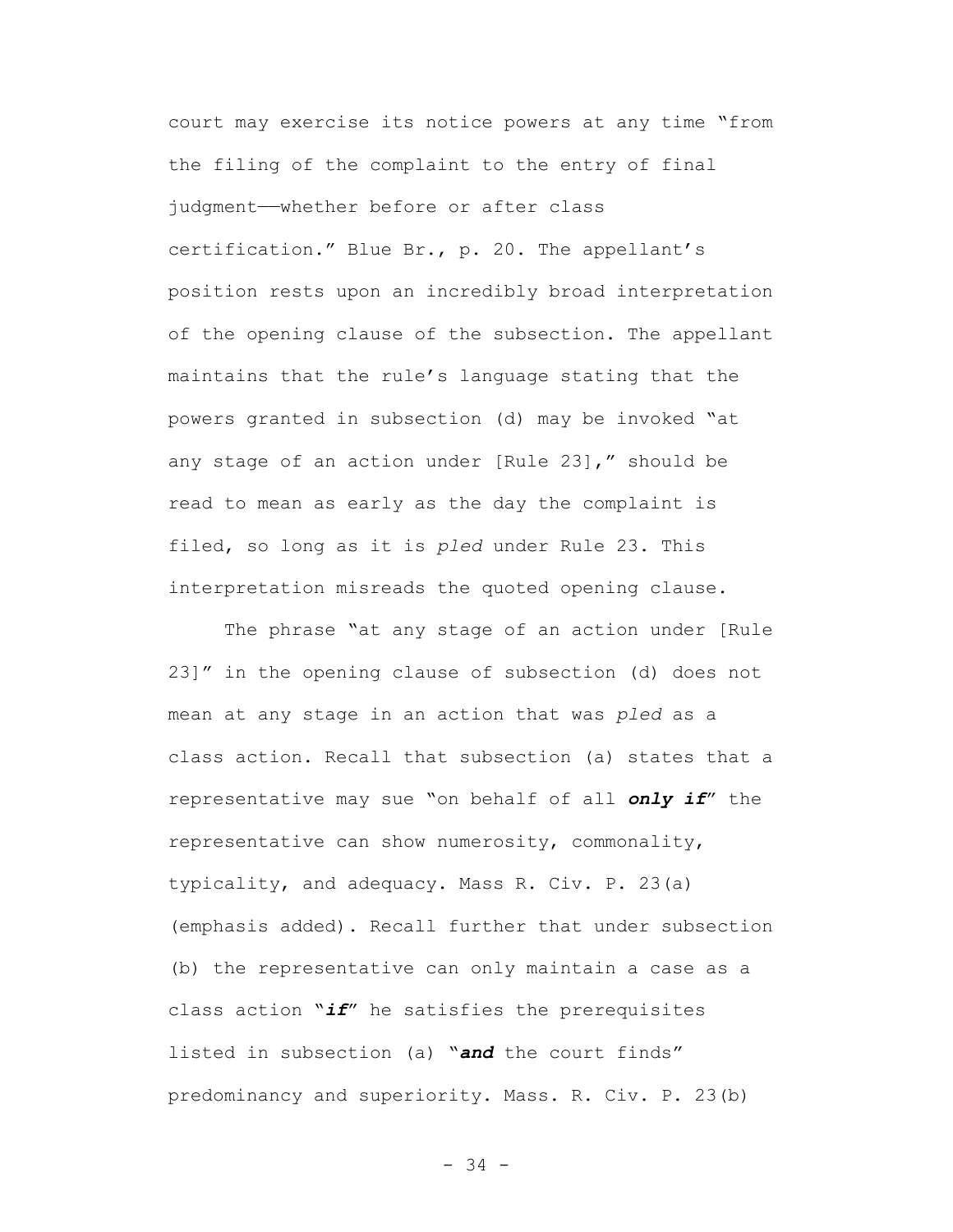(emphasis added). Therefore, unless and until a court has certified the plaintiff's satisfaction of the subsection (a) and (b) prerequisites, the case is not "an action under [Rule 23]."

Interpretations of the concomitant federal rule refute the appellant's position that certification is not a prerequisite for a court's invocation of its class action notice powers. The United States Supreme Court observed that only "[o]nce it is determined that the action may be maintained as a class action … [is] the court [] mandated to direct to members of the class 'the best notice practicable under the circumstances....'" American Pipe & Const. Co. v. Utah, 414 U.S. 538, 547–548 (1974), quoting Fed. R. Civ. P. 23(c). One year after American Pipe, the U.S. Court of Appeals for the Ninth Circuit took up the very argument advanced by the appellant in this case. In Pan Am. World Airways, Inc. v. U.S. Dist. Ct. for Cent. Dist. of California, a district court judge had ordered the defendant to produce a list of passengers killed in an airline crash and the available addresses of their next of kin, and notified the parties he intended to use the list to notify potential plaintiffs of the putative class action arising out of

 $- 35 -$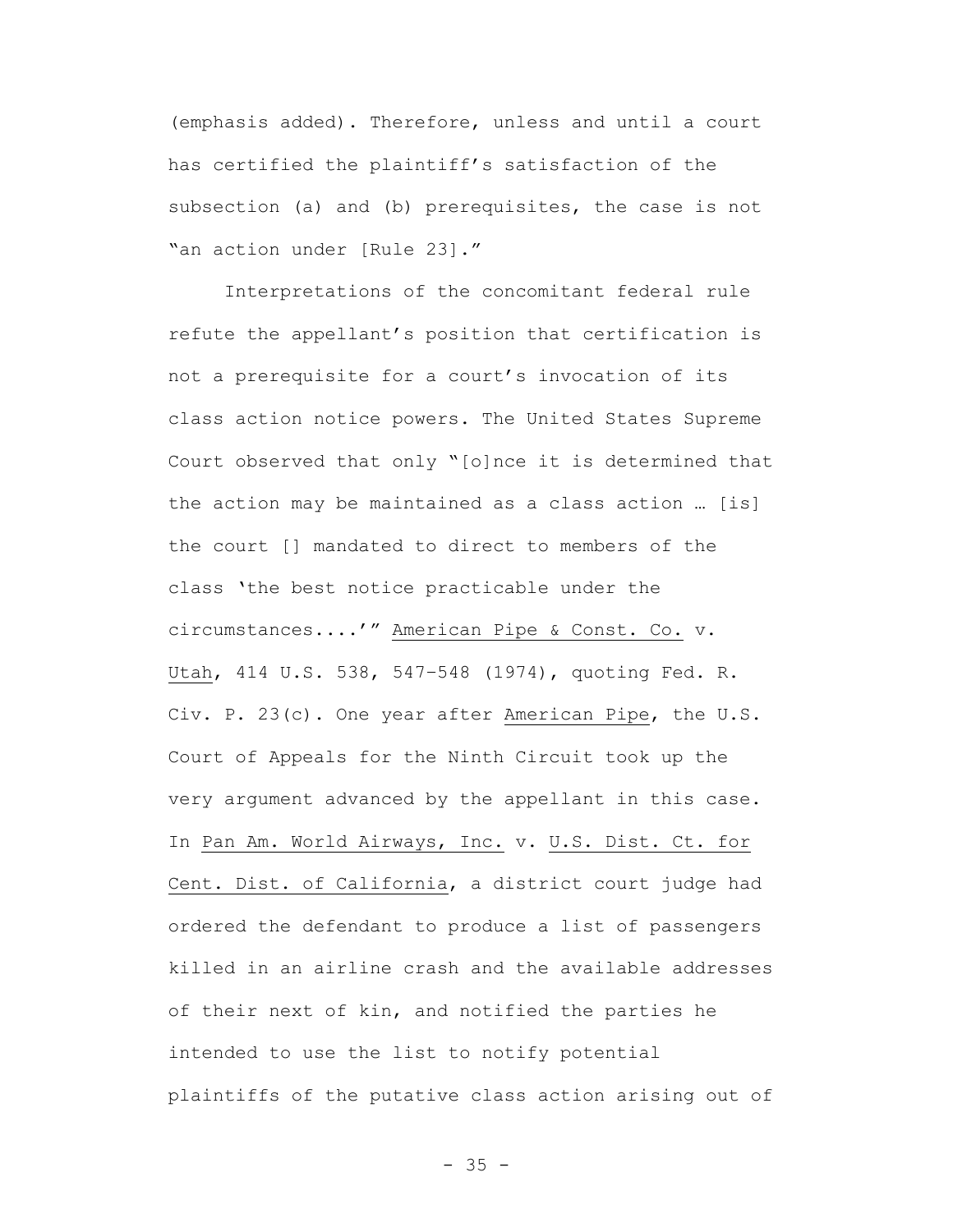the crash. 523 F.2d 1073, 1075 (9th Cir. 1975). At issue in the appeal was the court's power to issue notices before the class of airline decedents had been certified. The Ninth Circuit began by rejecting the class representative's primary argument that the putative class members were constitutionally entitled to notice of pending actions in which they may join. The court rightly noted that unless and until the class was certified, putative class members would not be bound by the outcome of the case, and so could not be adversely affected by it. As such, no constitutional interest required issuing notice to potential plaintiffs. Id. at 1077. Regarding the class representative's alternative argument—that the district court possessed discretion to issue notices sua sponte—the majority in Pan Am. scoured several sources cited by the class representative for authority to issue notices to non-litigants of the pending action, and systematically analyzed the absence of any authority in Rules 16, 19, 21, 42, and 83, the Manual for Complex Litigation, and federal common law concerning the "equitable powers" of federal courts. Id. at 1077-1081. When it reached Rule 23, the court observed and held: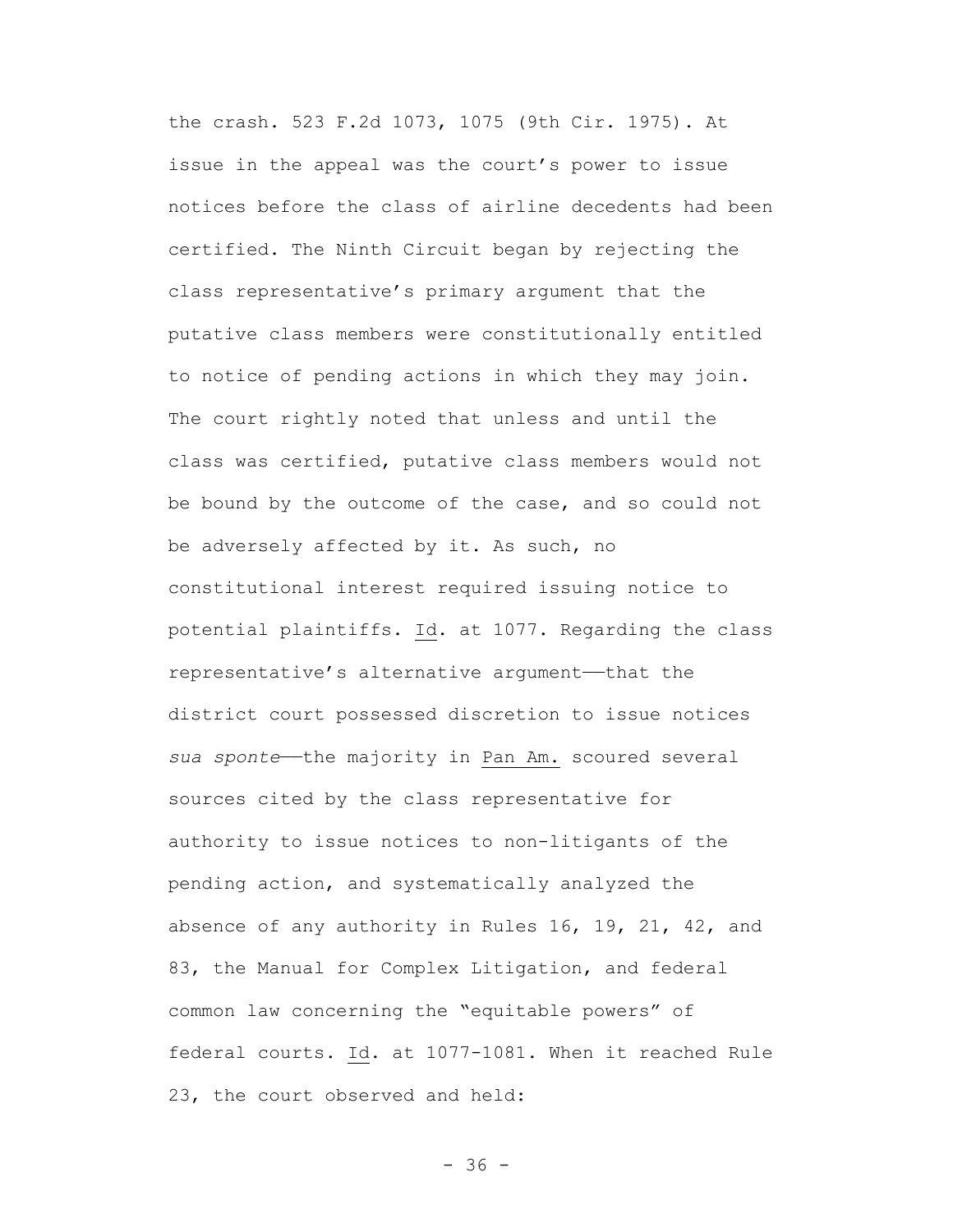The district court did not find, and the respondents have not shown, that the action below meets the specific prerequisites of a class action. Respondents contend nevertheless that it falls within the notice provisions of Rule 23 because a case may be treated as a class action before it is found to be one. However, none of the cited cases supports the notice sought in this case. In addition, although an Advisory Committee Note approves of discretionary notice to potential class members prior to the district court's determination whether the action should proceed as a class action, the notice proposed here serves no such limited purpose. Nor does the proposed notice provide only for notice of compromise or dismissal. The admitted purpose of the notice in this case is to bring the claims of unnamed members of the plaintiff class before the court. Notice for this purpose usually has been thought to issue only after certification of a class action. Otherwise, by notice and joinder of unnamed members of a possible plaintiff class, a district court could circumvent Rule 23 by creating a mass of joined claims that resembles a class action but fails to satisfy the requirements of the rule. For that reason, notice for the purpose of bringing the claims of unnamed members of the plaintiff class before the court may not issue before a class action has been certified.

Id. at 1078–79 (internal citations omitted). Decisions since Pan Am. have been consistent in viewing certification as the event that triggers a court's Rule 23 notice powers. Bentkowski v. Marfuerza Compania Maritima, S. A., 70 F.R.D. 401, 405 (E.D. Pa. 1976); Kinney Shoe Corp. v. Vorhes, 564 F.2d 859, 864 (9th Cir. 1977); Tam v. Fed. Mgmt. Co., 2016 WL 7664718, at \*4 (Mass. Super. Dec. 1, 2016) ("it seems only logical that the statute of limitations issue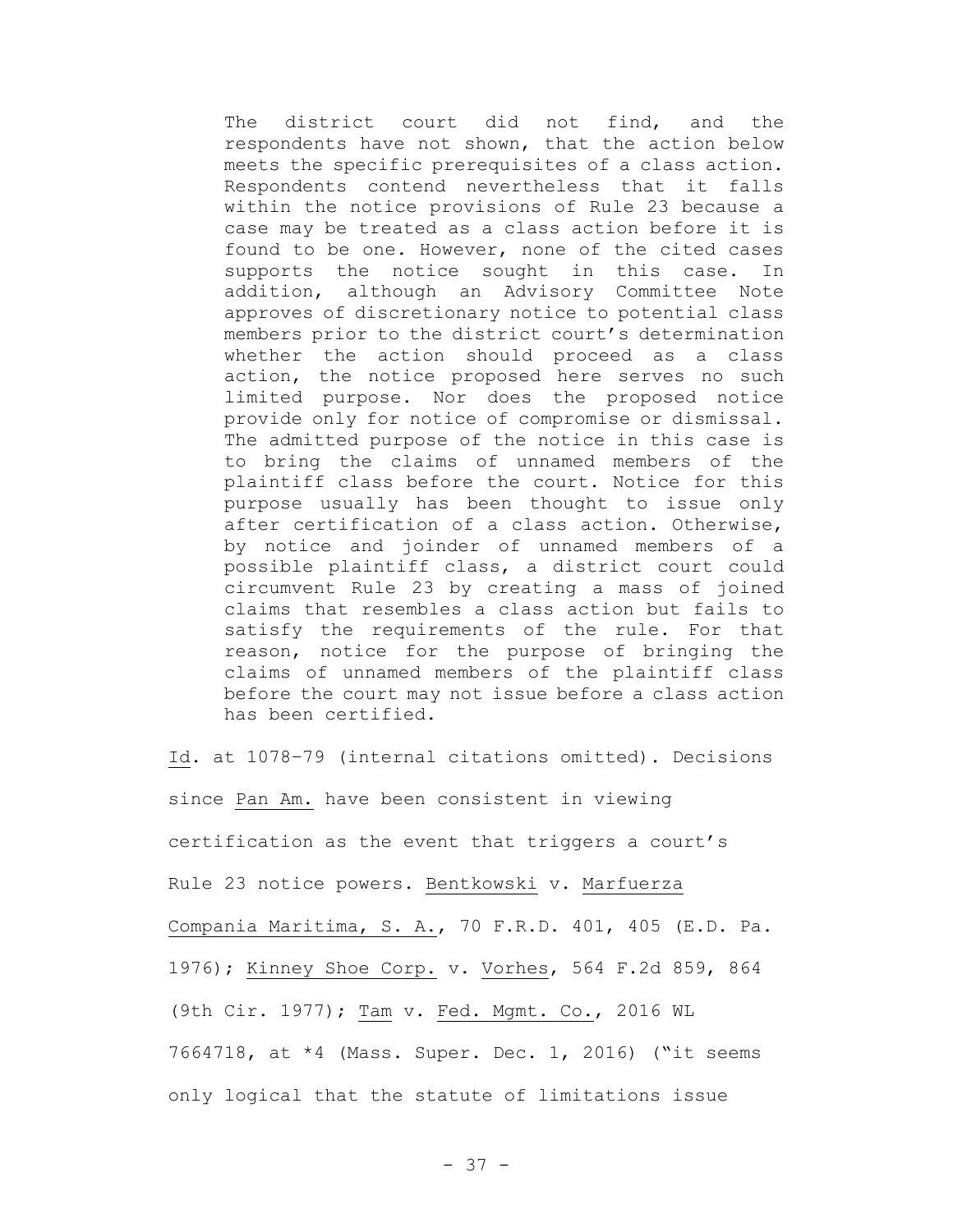should be resolved before a class is certified and notice is sent to putative class members").

Courts have also held that divining some power to issue notices to non-litigants prior to certification, in addition to trespassing the bounds of Rule 23, is also a dangerous idea because it would constitute an expansion of the judiciary's present power to adjudicate only "cases and controversies" presently before it. In addressing the sole dissenting opinion in Pan Am., Justice Wallace observed that:

[The dissenting opinion] primarily argues ... that authority to notify prospective plaintiffs rests upon a residual power of the district court that has yet to be limited by rule or statute. But [it] fails to specify the source of this residual power. Traditionally in our judicial system, courts are powerless to act until litigants bring claims before them. Osborn v. Bank of the United States, 22 U.S. (9 Wheat.) 326, 361 (1824) (Marshall, C. J.) (dictum). The issuance of notice to potential plaintiffs offends this principle in two ways: first, it permits a court to act upon a claim before it becomes the subject of a lawsuit; and second, it permits a court to acquire jurisdiction by encouraging lawsuits. So sharp a deviation from the traditional role of the judiciary requires justification. Resort to a residual power of unspecified origin is insufficient.

523 F.2d at 1077 n.3. The Ninth Circuit, by its reference to concerns about "circumventing" Rule 23 through pre-certification notice to non-litigants,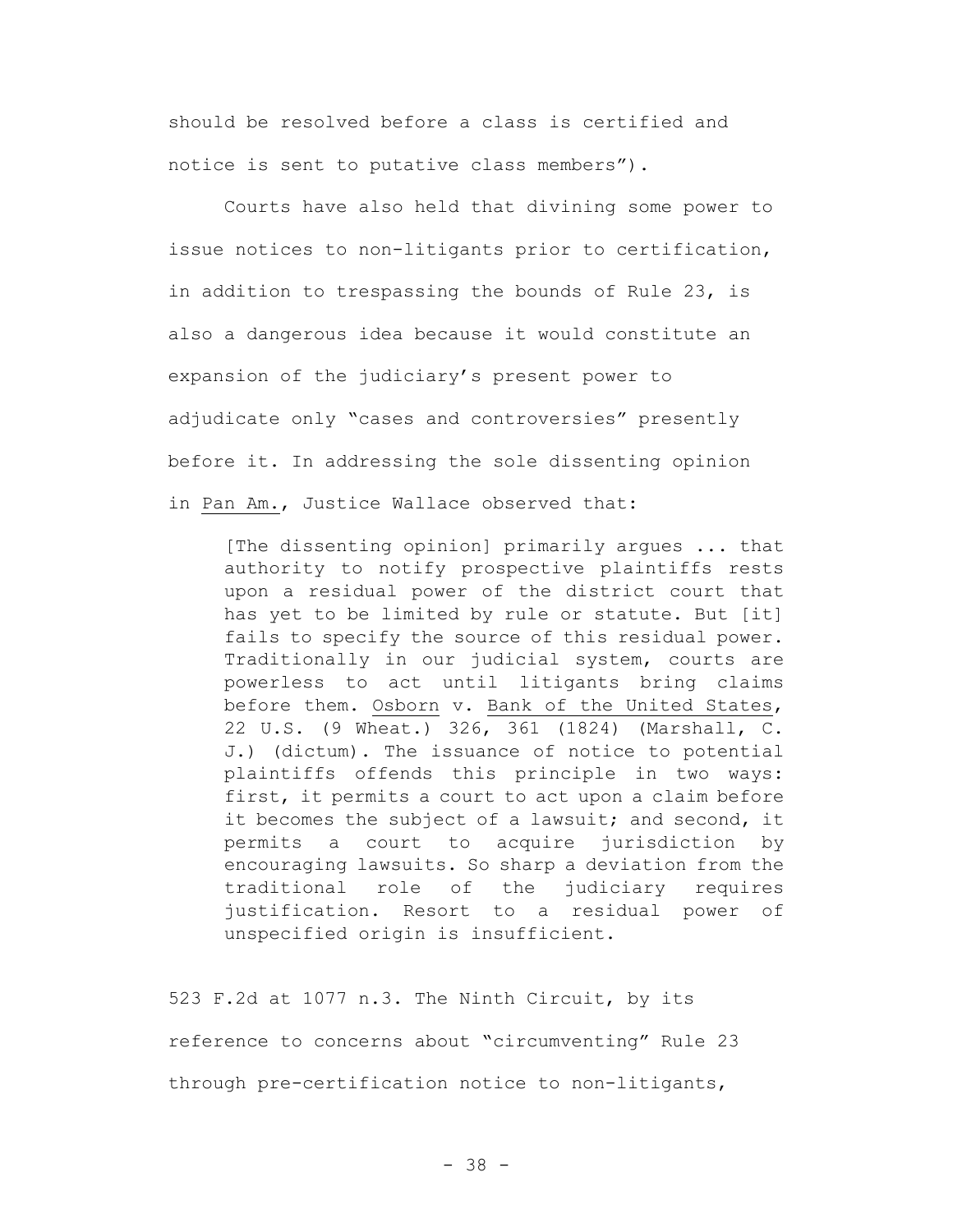hinted at what future courts would say more expressly: that issuing notices prior to certification "is in a sense merely soliciting a client for plaintiff's counsel under the aegis of the court." Marian Bank v. Elec. Payment Servs., Inc., 1999 WL 151872, at \*2 (D. Del. 1999), quoting Elias v. National Car Rental Sys. Inc., 59 F.R.D. 276, 277 (D. Minn. 1973). Marian Bank expounded on the Ninth Circuit's concern at length. In that case, as here, class counsel was left without a representative and asked the court to issue notices to putative class members announcing "the need and opportunity for an intervenor to represent the class[.]" 1999 WL 151872 at  $*1$ . Whereas the class representative in the present appeal died, the class representative in Marian Bank had been deemed an inadequate representative by the judge. Id. The court there found that the language of Fed. R. Civ. P. 23 explicitly contemplates the issuance of notices to intervene only after a court has certified a class action, and denied class counsel's motion to issue notices where no class had yet been certified. Id. at \*2. The court declined to carve out any exceptions to afford itself the power to issue notices prior to certification, reasoning that honoring the boundaries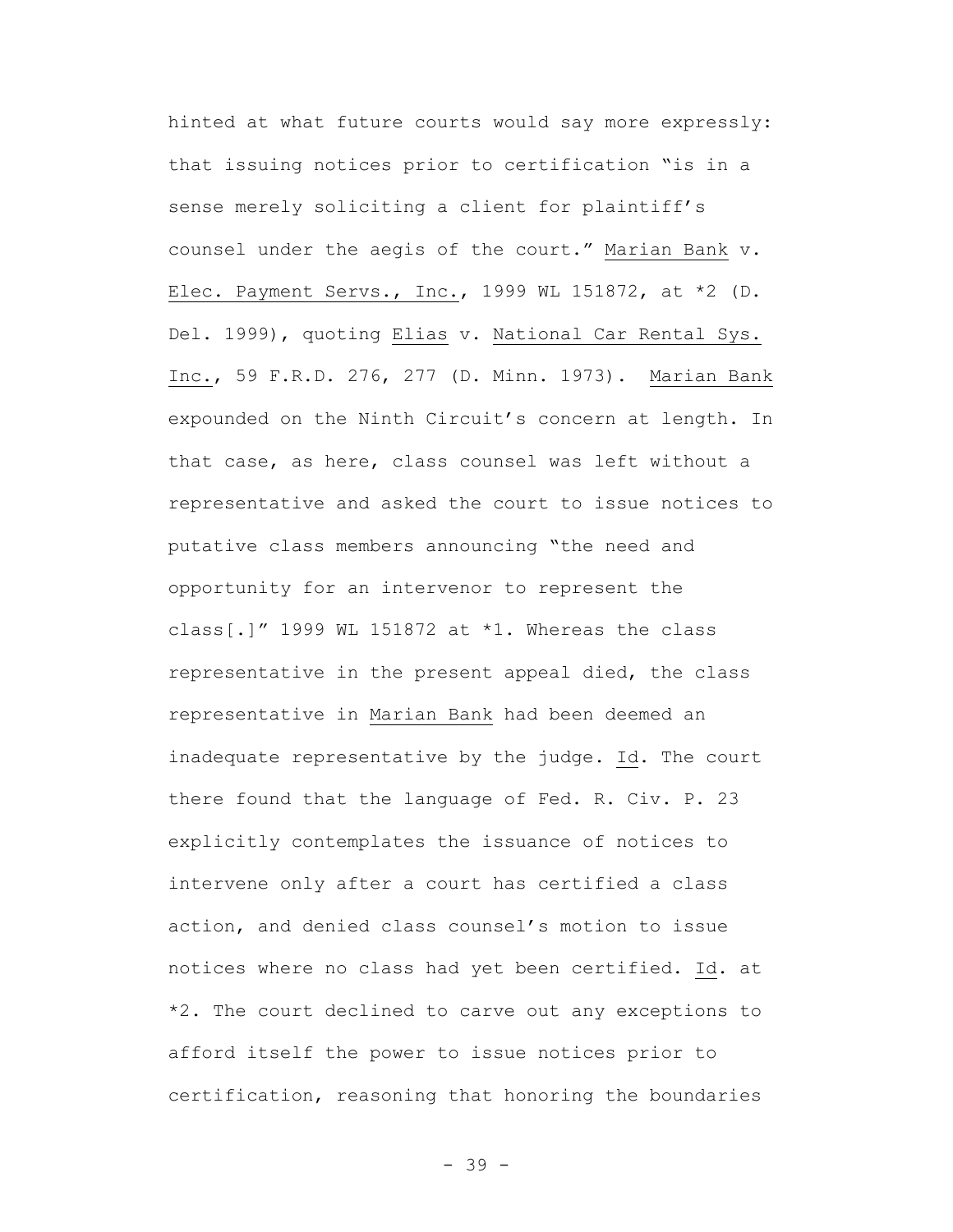of Rule 23 "prevents courts from inciting litigation where none yet exists." Id. at \*2-\*3 ("The court has no obligation to awaken potential litigants from their lethargy.").

The vast majority of cases interpreting Fed. R. Civ. P. 23 agree that "discretionary notice is for the purpose of assuring fair conduct of an action or protecting class members  $-$  it is not for undesirable solicitation of claims." Lewis v. Bloomsburg Mills, Inc., 21 Fed. R. Serv. 2d 748, \*2 (D.S.C. 1976). "In fact," as those same courts note, "class member communications initiated by counsel without court supervision which have improper connotations are considered a breach of professional ethics. Further, solicitous communication with persons who are not even class members for the purpose of representation is a sufficient basis for denial of class action status with respect to those persons improperly solicited." Id. (internal citations omitted). See also Flanigan v. Am. Fin. Sys. of Georgia, Inc., 72 F.R.D. 563, 563 (M.D. Ga. 1976); Balschmiter v. TD Auto Fin. LLC, 2015 WL 2451853, at \*7 (E.D. Wis. 2015) ("[T]he Court is not convinced that the plaintiff's request to send notice is a function of the plaintiff's altruism-or

 $- 40 -$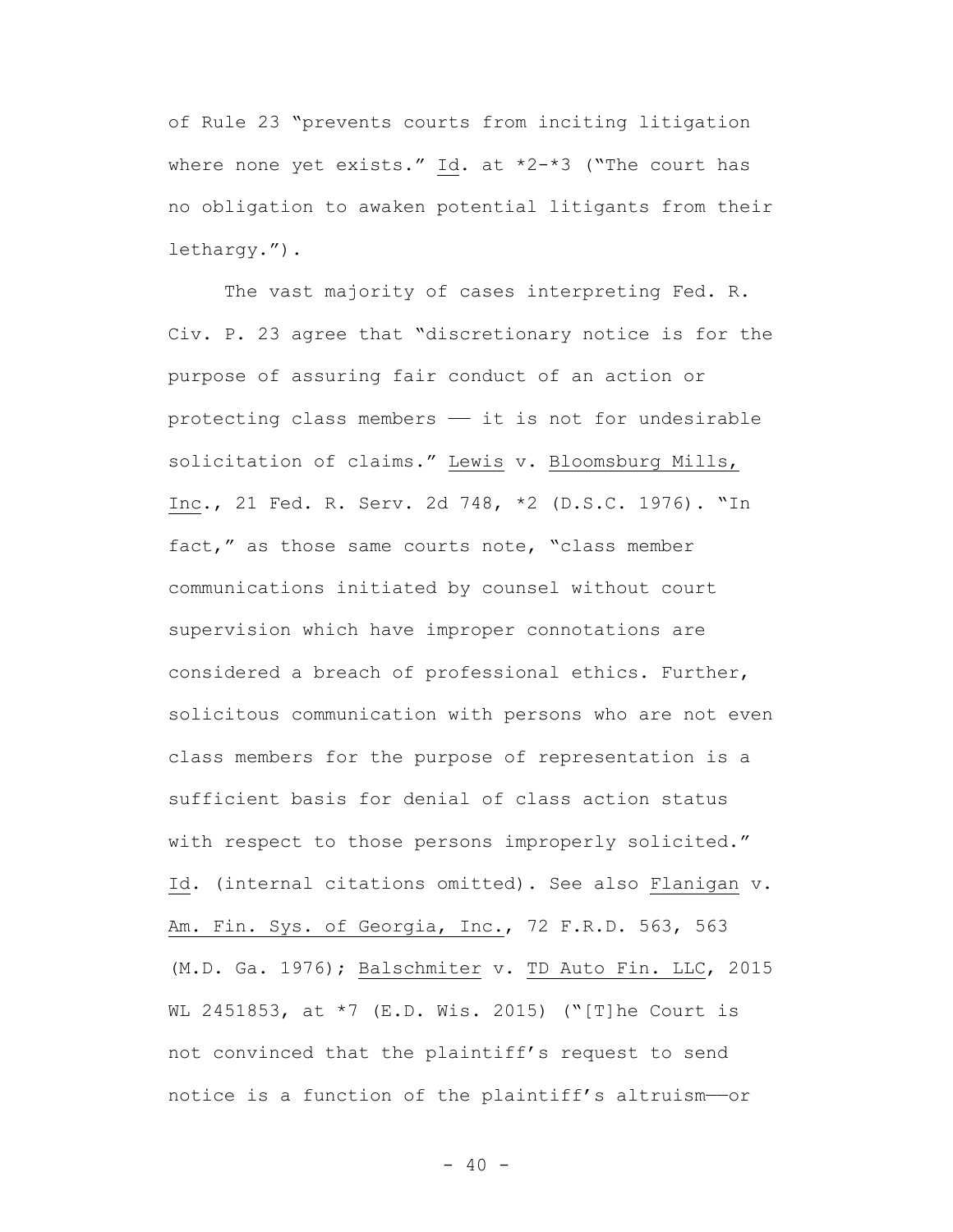that of Plaintiff's counsel——and not a ruse to either: (1) identify new clients and thereby recoup money Plaintiff's counsel has expended in attempt to certify the class; or (2) use the notice as leverage to force the defendant to settle.").<sup>3</sup>

Counsel for the deceased appellant claim to possess the identical altruistic motives suspected by courts in these cases. They invite this court to read

Rule 23(d) may provide an avenue to order (or permit) discretionary notice to putative class members in certain scenarios $6 \ldots$ 

[FN6]: Although the Court questions whether even this is true, given that Rule 23(d) presumes that the Court is "conducting an action" under Rule 23— —*i.e.* the matter is properly a class action——and thus there are "class members" that require protection. *See* Fed. R. Civ. P. 23(d). Where class certification has been denied, as here, only the named plaintiff's claims remain; thus, there is no class, no action under Rule 23, and thus Rule 23(d) would have no application.

Balschmiter, supra, at \*7.

 $\overline{\phantom{a}}$ 

<sup>&</sup>lt;sup>3</sup> The appellant in this case cites dicta in Balschmiter for the proposition that Rule 23(d) "may provide an avenue to order (or permit) discretionary notice to putative class members in certain scenarios[,]" see Reply Br., p. 9, but did not alert this court to the authoring judge's skepticism of that very premise. The judge in Balschmiter *denied* the plaintiff's request for notices to issue to putative class members advising them of the status of the action and asking them to come forward to vindicate their rights and advise that the statute of limitations was running out on their claims. In the full quote omitted from the appellant's Reply Brief, the judge noted: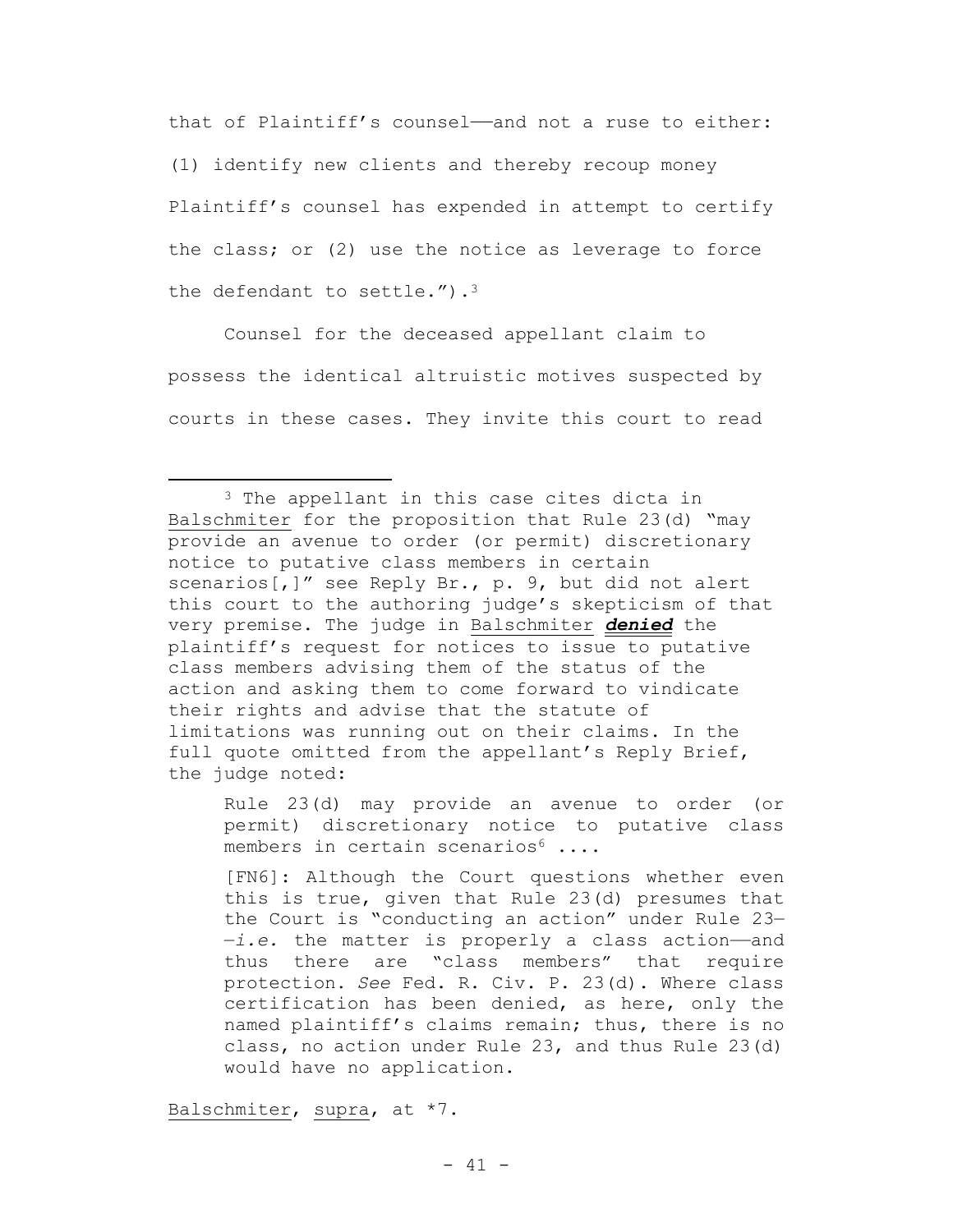into Rule 23 some discretion for trial courts to issue notices to non-litigants prior to class certification in the situation presented by this appeal because, they claim, not doing so would risk "substantial prejudice" to putative class members. Reply Br., pp. 9-16. The appellant correctly notes that while the statute of limitations for putative class actions under Fed. R. Civ. P. 23 is tolled during the pendency of the action, allowing unnamed class members to join the action individually or file individual claims if the class fails, "follow-on" class actions filed past expiration of the statute of limitations will be dismissed as untimely. China Agritech, Inc. v. Resh, 138 S. Ct. 1800, 1804 (2018). The appellant fails to explain how non-litigants would be prejudiced by a textual reading of Rule 23 prohibiting notices to nonlitigants prior to certification. Without notice of the appellant's death, these putative class members maintain the exact same status they held before the appellant died. That is, the statute of limitations continued to run on their claims, they had no notice of the appellant's case, and they were not yet bound by the appellant's decisions and prosecution of the case. Under these circumstances, the nonlitigant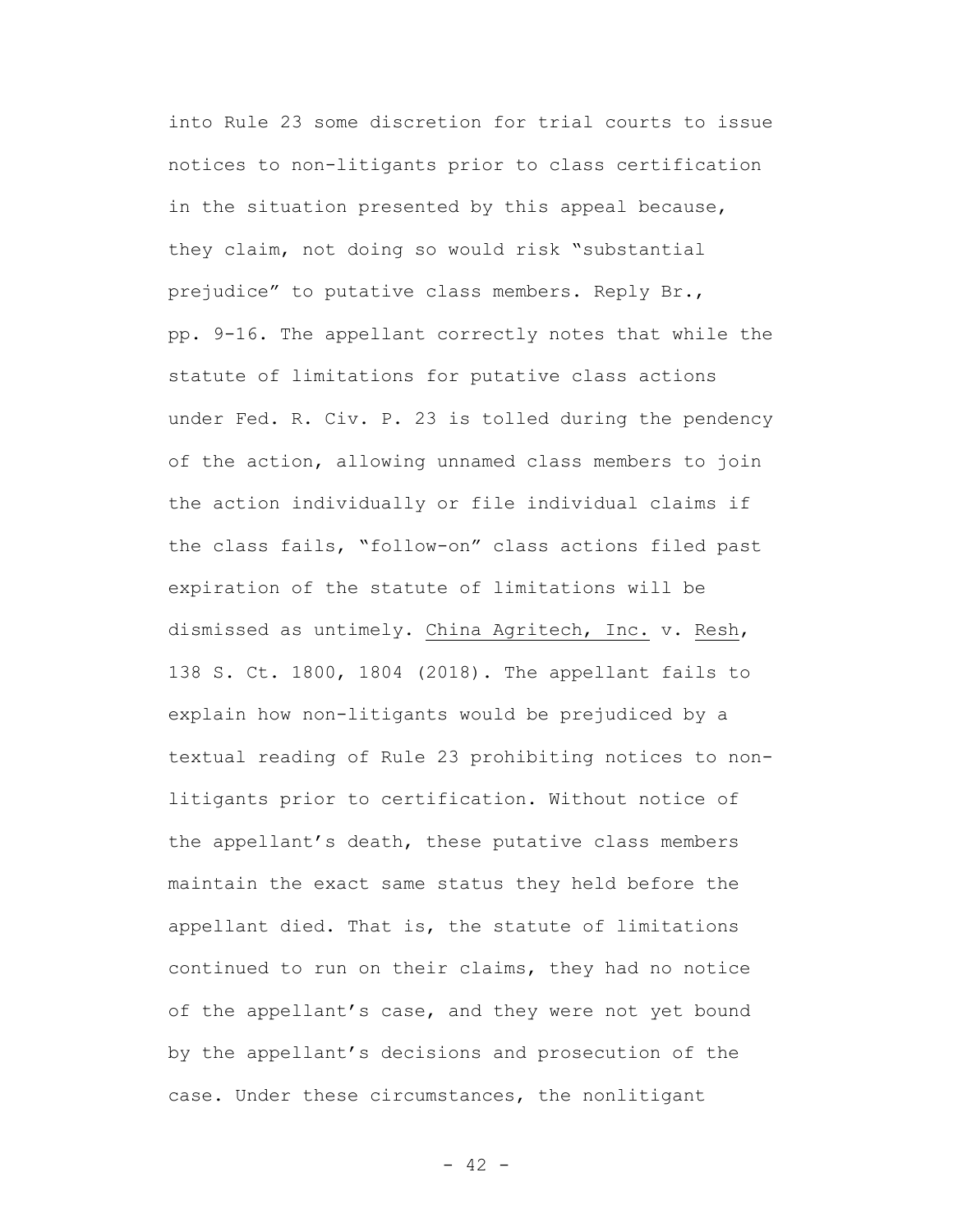members of the appellant's putative class are not prejudiced by strict adherence to Rule 23 where they were not relying on the decedent's suit to vindicate their rights. Balschmiter, supra, at \*7; Robinson v. First Nat. City Bank, 482 F. Supp. 92, 101 (S.D.N.Y. 1979); Daisy Mountain Fire Dist. v. Microsoft Corp., 547 F.Supp.2d 475, 485–86 (D. Md. 2008) (collecting cases); Griffith v. Javitch, Block & Rathbone, LLP, 241 F.R.D. 600, 601–03 (S.D. Ohio 2007); 6A FED. PROC., L. ED. § 12:370. That the members of the appellant's putative class have no notice of this action does not appear to be in dispute. Blue Br., p. 23. Under Rule 23, trial courts are simply not obligated to notify non-litigants of their rights and is precluded from soliciting claims from same (see above discussion at pp. 38-40, supra). As the *amicus curiae* has gone to great lengths to demonstrate in this brief, courts have neither the power nor the duty to issue notices to prevent non-litigants from "permit[ting] the statute of limitation to run on their claims." Blue Br., p. 23, citing Sanft v. Winnebago Indus., Inc., 216 F.R.D. 453, 456 (N.D. Iowa 2003) (ordering notice following denial of class certification). See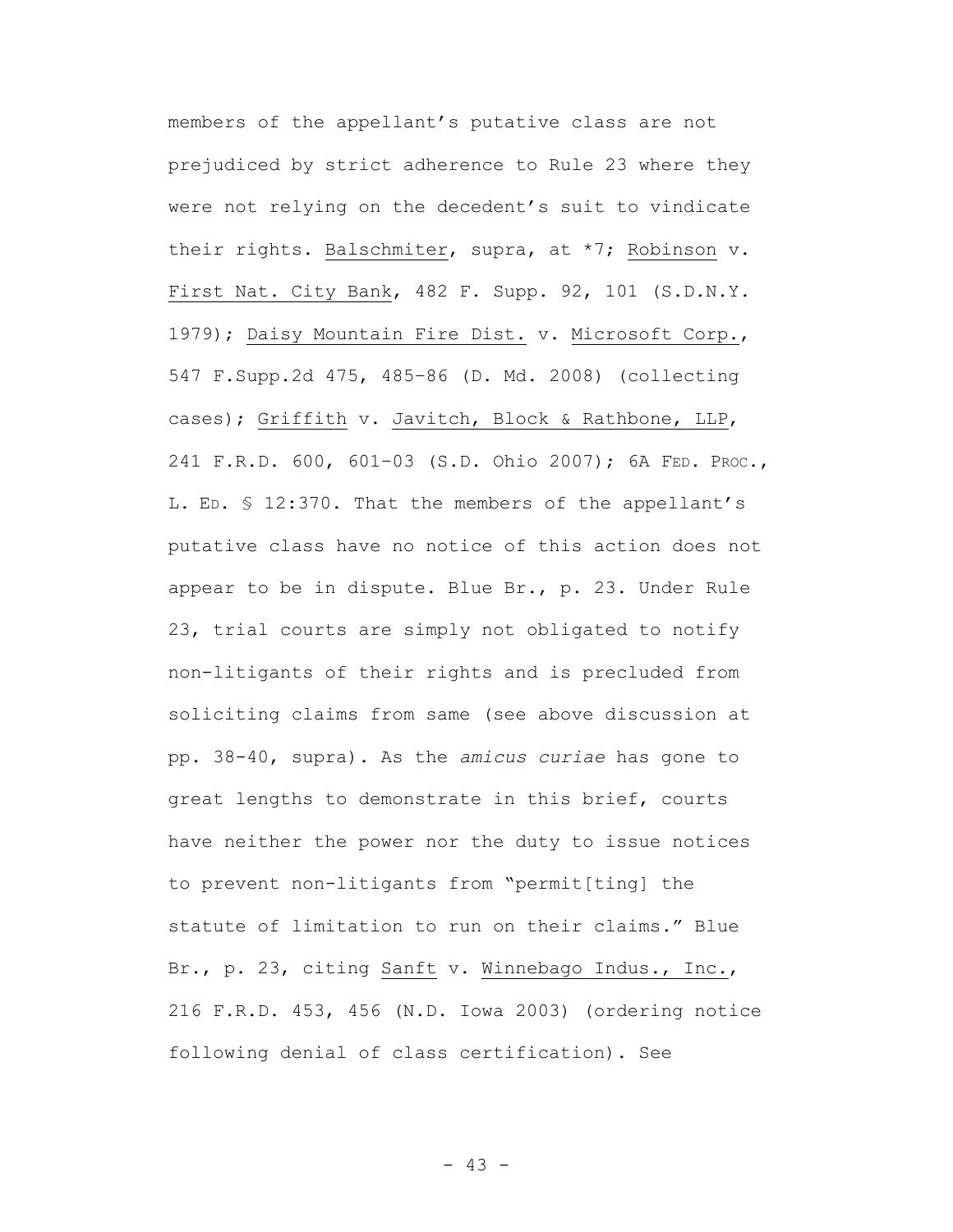Balschmiter, supra, at \*6–8, citing Marian Bank, supra, at \*3.

### **CONCLUSION**

For the foregoing reasons, the MassDLA respectfully requests that the court reverse the decision of the trial court to issue notice to nonlitigants soliciting intervention in the putative class action and remand the case for further adjudication consistent with the court's opinion.

Respectfully submitted,

/s/ Kevin W. Buono

Kevin W. Buono, Esq. BBO#693548 MORRISON MAHONEY LLP 250 Summer Street Boston, MA 02210 Tel.(617) 439-7558 Fax (617) 342-4997 kbuono@morrisonmahoney.com

Dated: December 20, 2021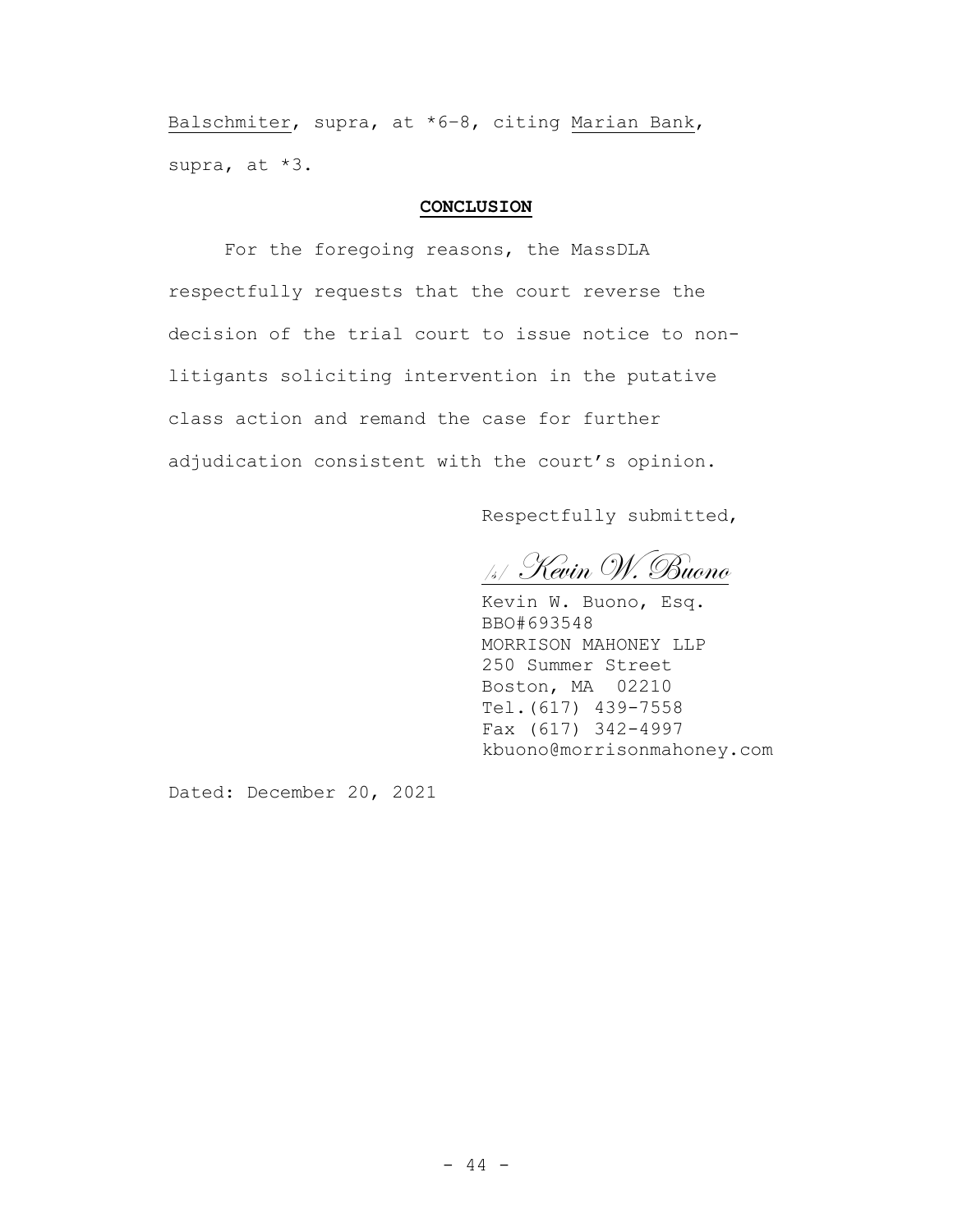# **CERTIFICATE OF COMPLIANCE PURSUANT TO RULE 16(k) OF THE MASSACHUSETTS RULES OF APPELLATE PROCEDURE**

I, hereby certify that the foregoing brief complies with the rules of court that pertain to the filing of briefs, including, but not limited to:

Mass. R. A. P. 16 (a)(13) (addendum); Mass. R. A. P. 16 (e) (references to the record); Mass. R. A. P. 18 (appendix to the briefs); Mass. R. A. P. 20 (form and length of briefs, appendices, and other documents); and Mass. R. A. P. 21 (redaction).

I further certify that the foregoing brief complies with the applicable length limitation in Mass. R. A. P. 20 because it is produced in the monospaced font Courier New at size 12 point, ten and one-half (10½) characters per inch, and contains 36 total nonexcluded pages prepared with Microsoft Word 2013.

/s/ Kevin W. Buono

Kevin W. Buono, Esq. BBO#693548 MORRISON MAHONEY LLP 250 Summer Street Boston, MA 02210 Tel.(617) 439-7558 Fax (617) 342-4997 kbuono@morrisonmahoney.com

Dated: December 20, 2021